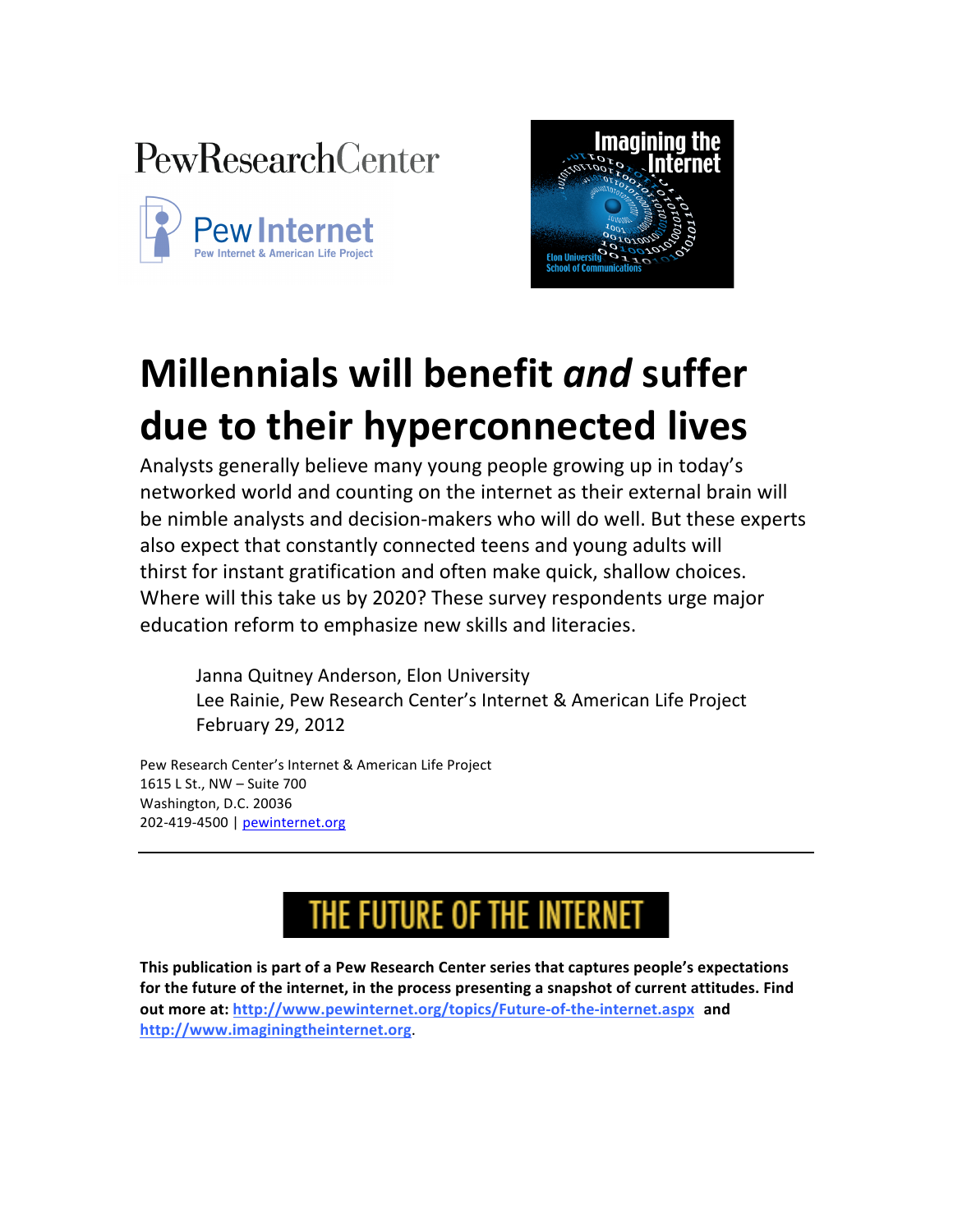#### **Overview**

In a survey about the future of the internet, technology experts and stakeholders were fairly evenly split as to whether the younger generation's always-on connection to people and information will turn out to be a net positive or a net negative by 2020. They said many of the young people growing up hyperconnected to each other and the mobile Web and counting on the internet as their external brain will be nimble, quick-acting multitaskers who will do well in key respects.

At the same time, these experts predicted that the impact of networked living on today's young will drive them to thirst for instant gratification, settle for quick choices, and lack patience. A number of the survey respondents argued that it is vital to reform education and emphasize digital literacy. A notable number expressed concerns that trends are leading to a future in which most people are shallow consumers of information, and some mentioned George Orwell's 1984 or expressed their fears of control by powerful interests in an age of entertaining distractions.

These findings come from an opt-in, online survey of a diverse but non-random sample of 1,021 technology stakeholders and critics.. The study was fielded by the Pew Research Center's Internet & American Life Project and Elon University's Imagining the Internet Center between August 28 and October 31, 2011.

The survey question about younger users was inspired by speculation over the past several years about the potential impact of technology on them. Looking toward the year 2020, respondents to this survey were fairly evenly split on whether the results will be primarily positive or mostly negative. They were asked to read two statements and select the one they believe that is most likely to be true and then explain their answers.

Some 55% agreed with the statement:

In 2020 the brains of multitasking teens and young adults are "wired" differently from those over age 35 and overall it yields helpful results. They do not suffer notable *cognitive shortcomings as they multitask and cycle quickly through personal- and workrelated'tasks.'Rather,'they'are'learning'more'and'they'are'more'adept'at'finding' answers'to'deep'questions,'in'part'because'they'can'search'effectively'and'access'* collective intelligence via the internet. In sum, the changes in learning behavior and *cognition'among'the'young'generally'produce'positive'outcomes.*

Some 42% agreed with the opposite statement, which posited:

In 2020, the brains of multitasking teens and young adults are "wired" differently from those over age 35 and overall it yields baleful results. They do not retain information; *they'spend'most'of'their energy'sharing'short'social'messages,'being'entertained,'and' being'distracted'away'from'deep'engagement'with'people'and'knowledge.'They'lack'* deep-thinking capabilities; they lack face-to-face social skills; they depend in unhealthy *ways'on'the'internet and mobile'devices'to'function.'In'sum,'the'changes'in'behavior'and' cognition'among'the'young'are'generally'negative'outcomes.*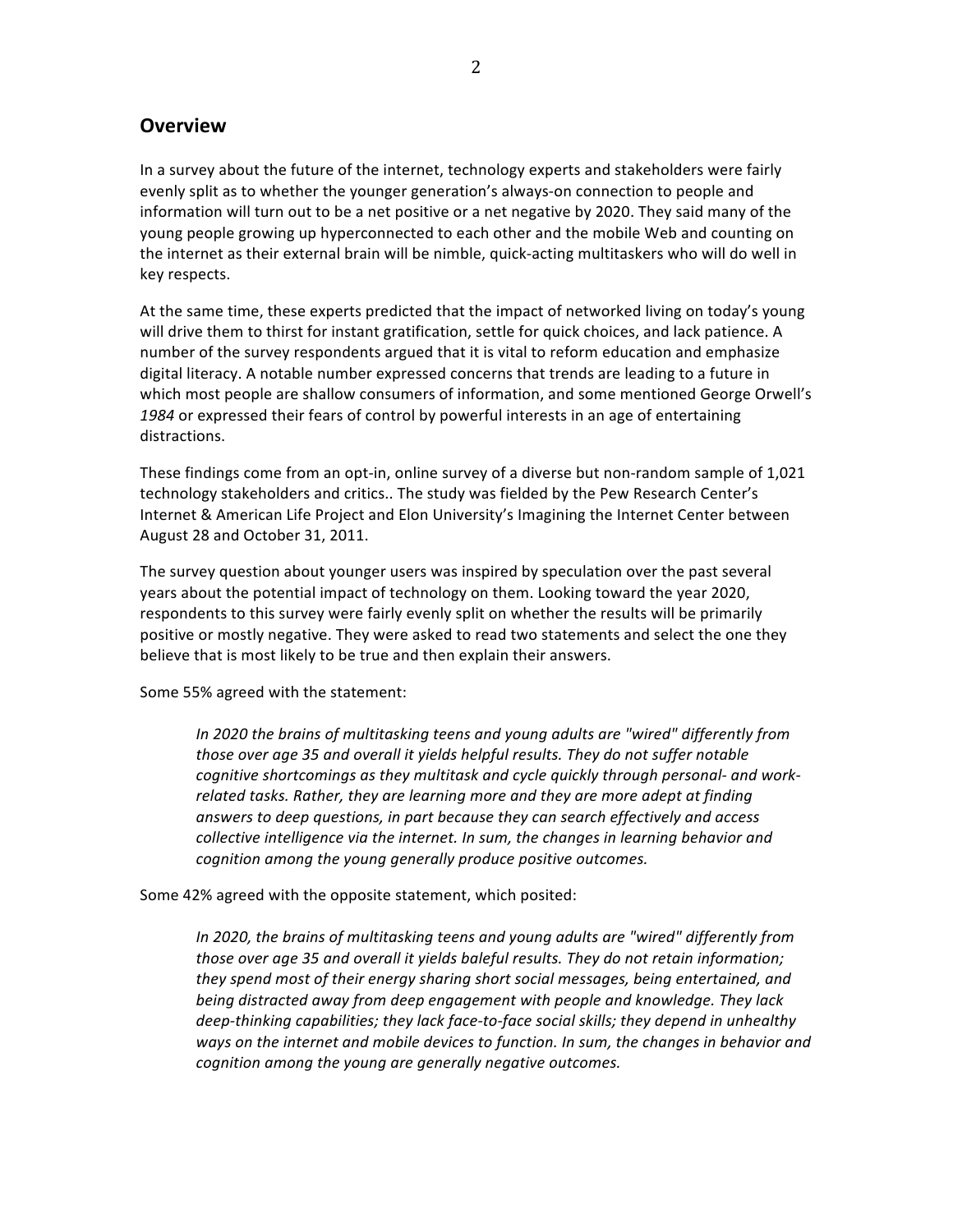While 55% agreed with the statement that the future for the hyperconnected will generally be positive, many who chose that view noted that it is more their hope than their best guess, and a number of people said the true outcome will be a combination of both scenarios. The research result here is really probably more like a 50-50 outcome than the 55-42 split recorded through survey takers' votes. Respondents were asked to select the positive or the negative, with no middle-ground choice, in order to encourage a spirited and deeply considered written elaboration about the potential future of hyperconnected people.

We did not offer a third alternative – that young people's brains would not be wired differently – but some of the respondents made that argument in their elaborations. They often noted that people's patterns of thinking will likely change, though the actual mechanisms of brain function will not change.

Survey participants did offer strong, consistent predictions about the most desired life skills for young people in 2020. Among those they listed are: public problem-solving through cooperative work (sometimes referred to as *crowd-sourcing* solutions); the ability to search effectively for information online and to be able to discern the quality and veracity of the information one finds and then communicate these findings well (referred to as *digital literacy*); synthesizing (being able to bring together details from many sources); being strategically future-minded; the ability to concentrate; and the ability to distinguish between the "noise" and the message in the ever-growing sea of information.

Here is a sampling of their predictions and arguments:

- The environment itself will be full of data that can be retrieved almost effortlessly, and it will be arrayed in ways to help people – young and old – navigate their lives. Quicktwitch younger technology users will do well mastering these datastreams.
- Millennials' brains are being rewired to adapt to the new information-processing skills they will need to survive in this environment.
- "Memories are becoming hyperlinks to information triggered by keywords and URLs. We are becoming 'persistent paleontologists' of our own external memories, as our brains are storing the keywords to get back to those memories and not the full memories themselves," argued Amber Case, CEO of Geoloqi.
- There is evidence now that "supertaskers" can handle several complicated tasks well, noted communications expert **Stowe Boyd**. And some survey respondents noted that it is not necessarily only young adults who do this well.
- Young people accustomed to a diet of quick-fix information nuggets will be less likely to undertake deep, critical analysis of issues and challenging information. Shallow choices, an expectation of instant gratification, a lack of patience, are likely to be common results, especially for those who do not have the motivation or training that will help them master this new environment. One possible outcome is stagnation in innovation.
- Another possibility, though, is that evolving social structures will create a new "division of labor" that rewards those who make swift, correct decisions as they exploit new information streams *and* rewards the specialists who retain the skills of focused, deep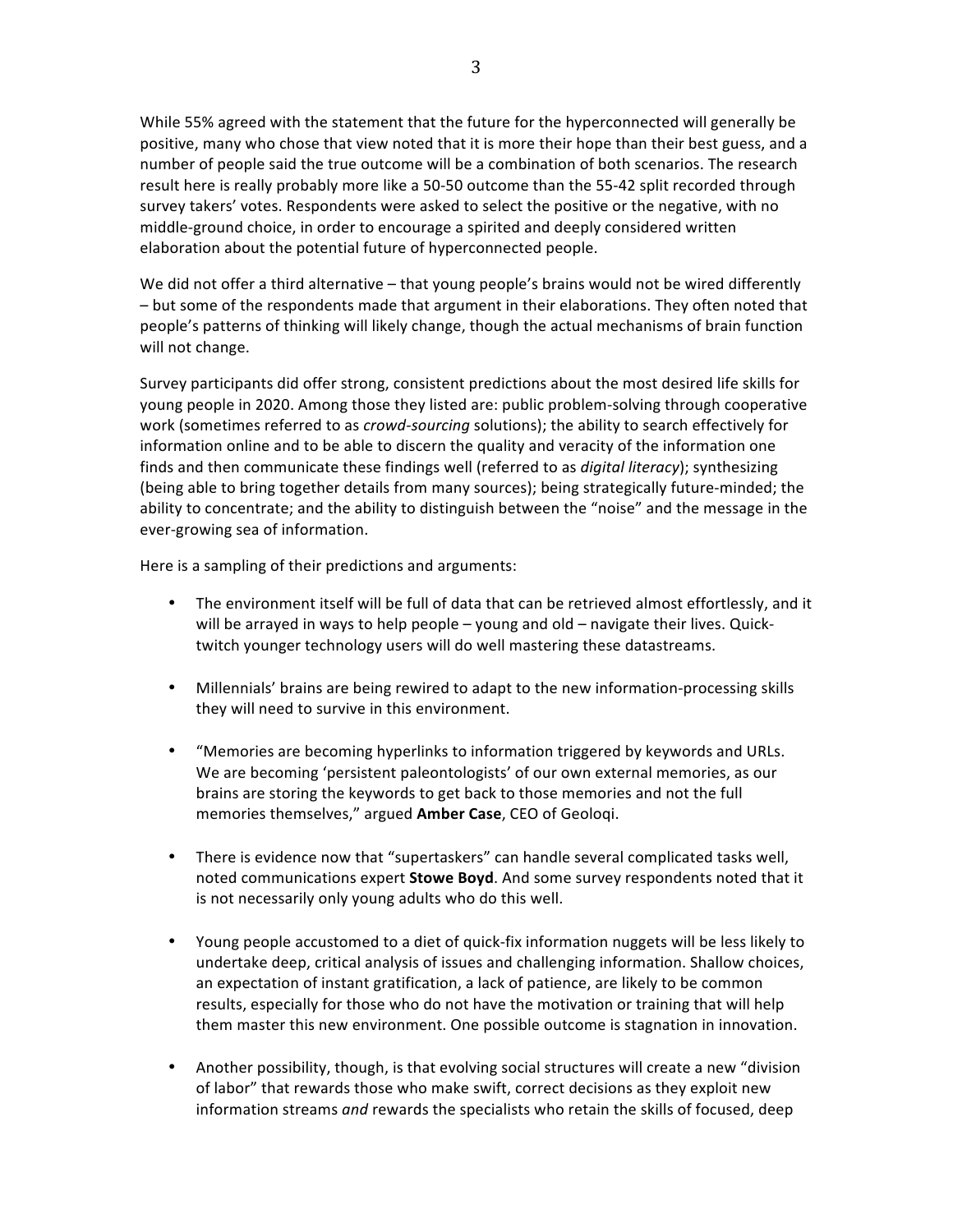thinking. New winners and losers will emerge in this reconfigured environment; the leftbehind will be mired in the shallow diversions offered by technology.

- There are concerns about new social divides. "I suspect we're going to see an increased class division around labor and skills and attention," said media scholar **danah boyd**.
- A key differentiator between winners and losers will be winners' capacity to figure out the correct attention-allocation balance in this new environment. Just as we lost oral tradition with the written word, we will lose something big in the coming world, but we will gain as well. "As Sophocles once said, 'Nothing vast enters the life of mortals without a curse,'" noted Tiffany Shlain, director of the film *Connected* and founder of the Webby Awards.
- "The essential skills will be those of rapidly searching, browsing, assessing quality, and synthesizing the vast quantities of information," wrote Jonathan Grudin, principal researcher at Microsoft. "In contrast, the ability to read one thing and think hard about it for hours will not be of no consequence, but it will be of far less consequence for most people."
- Some argued that technology is not the issue as much as bedrock human behavior is. The "moral panic" over digital technology "seems to be wired into us,"—it parallels previous concerns about media that have not led to the downfall of civilization, noted **Christopher J. Ferguson,** a professor from Texas A&M whose research specialty is technologies' effects on human behavior.
- Reform of the education system is necessary to help learners know how to maximize the best and minimize the worst. Reform could start by recognizing that distractions of all kinds are the norm now. Educators should teach the management of multiple information streams, emphasizing the skills of filtering, analyzing, and synthesizing information. Also of value is an appreciation for silence, focused contemplation, and "lessons in ignoring people," as futurist **Marcel Bullinga** put it.
- Others noted research that challenges the idea that people can be "multitaskers." People really toggle between tasks and "time slice" their attention into ever-smaller chunks of time, argued Nikki Reynolds, director of instructional technology services at Hamilton College.

Futurist John Smart, president and founder of the Acceleration Studies Foundation, recalled an insight of economist Simon Kuznets about evolution of technology effects known as the Kuznets curve: "First-generation tech usually causes 'net negative' social effects; second-generation 'net neutral' effects; by the third generation of tech—once the tech is smart enough, and we've got the interface right, and it begins to reinforce the best behaviors—we finally get to 'net positive' effects," he noted. "We'll be early into conversational interface and agent technologies by 2020, so kids will begin to be seriously intelligently augmented by the internet. There will be many persistent drawbacks however [so the effect at this point will be net neutral]. The biggest problem from a personal-development perspective will be motivating people to work to be more self-actualized, productive, and civic than their parents were. They'll be more willing than ever to relax and remain distracted by entertainments amid accelerating technical productivity.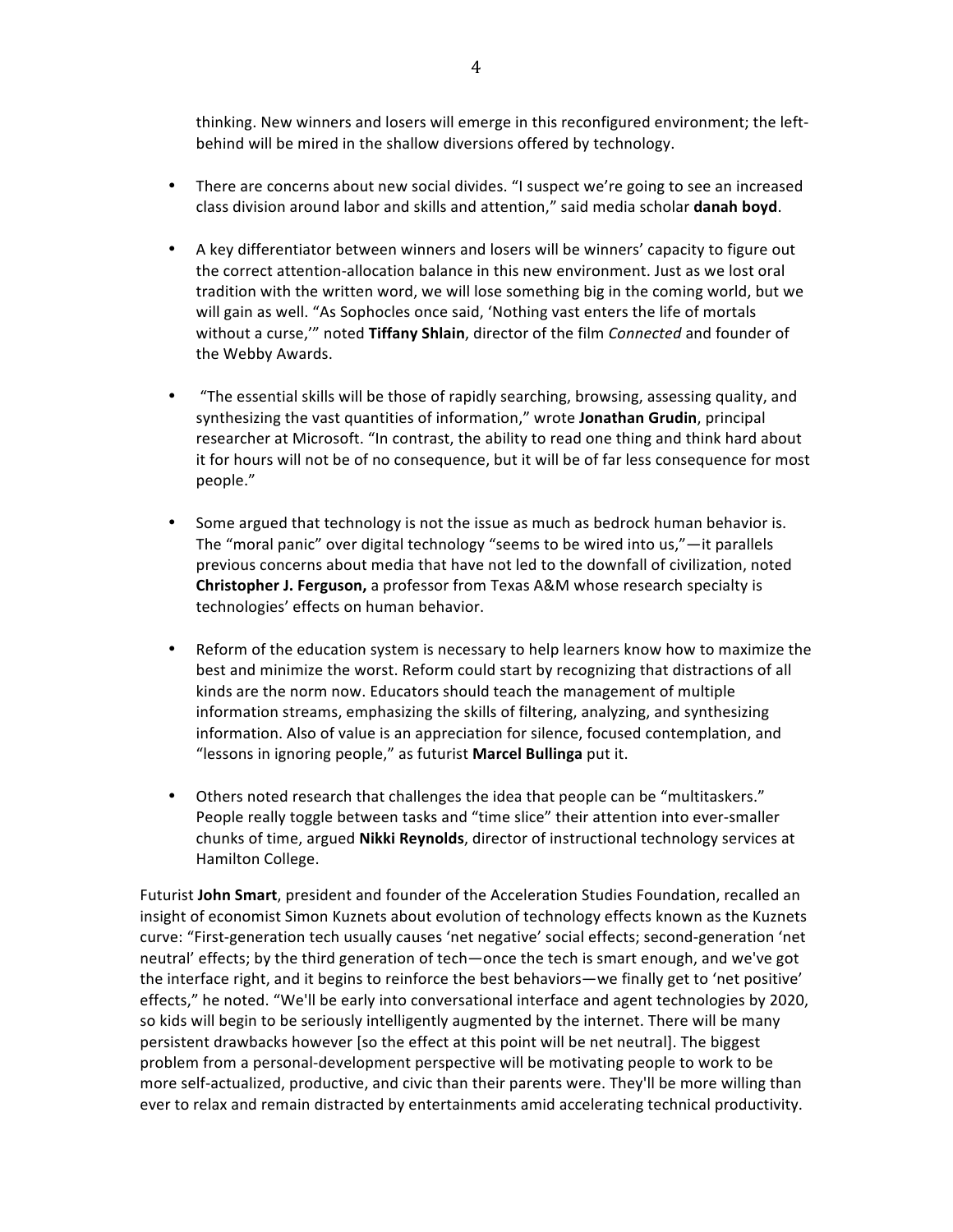"As machine intelligence advances," Smart explained, "the first response of humans is to offload their intelligence and motivation to the machines. That's a dehumanizing, first-generation response. Only the later, third-generation educational systems will correct for this."

Another comprehensive insight came from **Barry Chudakov**, a Florida-based consultant and a research fellow in the McLuhan Program in Culture and Technology at the University of Toronto. He wrote that by 2020, "Technology will be so seamlessly integrated into our lives that it will effectively disappear. The line between self and technology is thin today; by then it will effectively vanish. We will think with, think into, and think through our smart tools but their presence and reach into our lives will be less visible. Youth will assume their minds and intentions are extended by technology, while tracking technologies will seek further incursions into behavioral monitoring and choice manipulation. Children will assume this is the way the world works. The cognitive challenge children and youth will face (as we are beginning to face now) is integrity, the state of being whole and undivided. There will be a premium on the skill of maintaining presence, of mindfulness, of awareness in the face of persistent and pervasive tool extensions and incursions into our lives. Is this my intention, or is the tool inciting me to feel and think this way? That question, more than multitasking or brain atrophy due to accessing collective intelligence via the internet, will be the challenge of the future."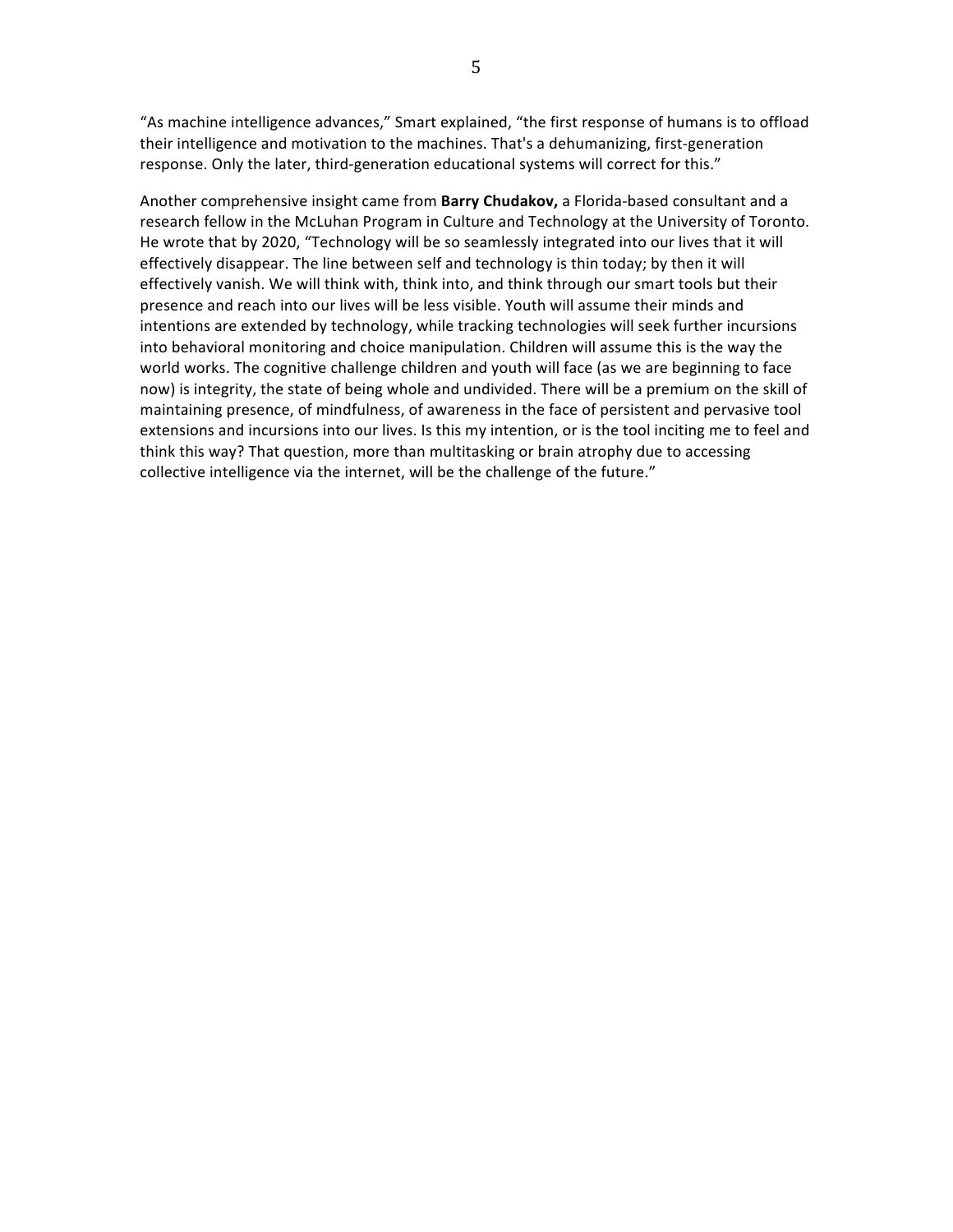## **Survey!Method!** 'Tension pairs' were designed to provoke detailed elaborations

This material was gathered in the fifth "Future of the Internet" survey conducted by the Pew Research Center's Internet & American Life Project and Elon University's Imagining the Internet Center. The surveys are conducted through an online questionnaire sent to selected experts who are encouraged to share the link with informed friends, thus also involving the highly engaged internet public. The surveys present potential-future scenarios to which respondents react with their expectations based on current knowledge and attitudes. You can view detailed results from the 2004, 2006, 2008 and 2010 surveys here: http://www.pewinternet.org/topics/Future-of-the-internet.aspx and http://www.elon.edu/eweb/predictions/expertsurveys/default.xhtml. Expanded results are also published in the

"Future of the Internet" book series published by Cambria Press.

The surveys are conducted to help identify current attitudes among technology leaders, watchers, advocates, and enthusiasts about the potential future for networked communications and are not meant to imply a rigorous forecast of the future.

Respondents to the Future of the Internet V survey, fielded from August 28 to Oct. 31, 2011, were asked to consider the future of the internet-connected world between now and 2020. They were asked to assess eight different "tension pairs" – each pair offering two different scenarios that might emerge by 2020 with the same overall subject themes and opposite outcomes. They were asked to select the most likely choice between the two statements. The tension pairs and their alternative outcomes were constructed to reflect our view of the emerging debates about the impact of the internet. The tension pair options distill statements made by pundits, scholars, technology analysts, and about the likely evolution of the internet. They were reviewed and edited by the Pew Internet Advisory Board. After they picked an option, respondents were invited to explain their answers and it is their narrative elaborations that provide the core of our reports. Results are being released in eight separate reports over the course of 2012. This is the first of the reports.

#### About the survey and the participants

Please note that this survey is primarily aimed at eliciting focused observations on the likely impact and influence of the internet. Many times when respondents "voted" for one scenario over another, they responded in their elaborations that both outcomes are likely to a degree or that an outcome not offered would be their true choice. Survey participants were informed that "it is likely you will struggle with most or all of the choices and some may be impossible to decide; we hope that will inspire you to write responses that will explain your answer and illuminate important issues."

Experts were located in three ways. First, several thousand were identified in an extensive canvassing of scholarly, government, and business documents from the period 1990-1995 to see who had ventured predictions about the future impact of the internet. Second, several hundred of them have participated in the first four surveys conducted by Pew Internet and Elon University, and they were recontacted for this survey. Third, expert participants were selected due to their positions as stakeholders in the development of the internet. The experts were invited to encourage people they know to also participate. Participants were allowed to remain anonymous; 57% shared their name in response to at least one question.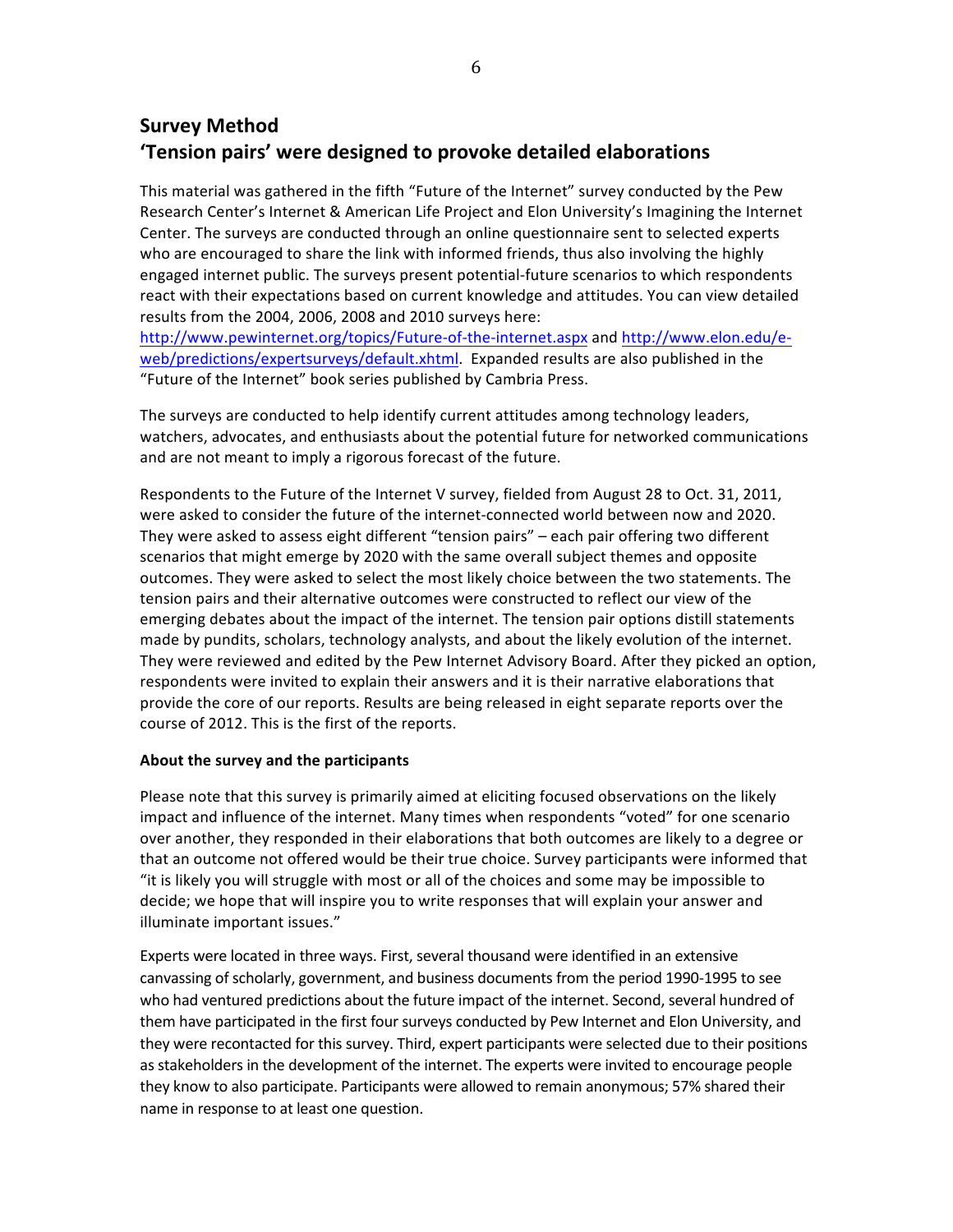Here are some of the respondents: danah boyd, Clay Shirky, Bob Frankston, Glenn Edens, Charlie Firestone, Amber Case, Paul Jones, Dave Crocker, Susan Crawford, Jonathan Grudin, Danny Sullivan, Patrick Tucker, Rob Atkinson, Raimundo Beca, Hal Varian, Richard Forno, Jeff Jarvis, David Weinberger, Geoff Livingstone, Stowe Boyd, Link Hoewing, Christian Huitema, Steve Jones, Rebecca MacKinnon, Mike Leibhold, Sandra Braman, Ian Peter, Morley Winograd, Mack Reed, Seth Finkelstein, Jim Warren, Tiffany Shlain, Robert Cannon, and Bill Woodcock.

The respondents' remarks reflect their personal positions on the issues and are not the positions of their employers. However, their leadership roles in key organizations help identify them as experts. Following is a representative list of some of the institutions at which respondents work or have affiliations: Google, Microsoft, Cisco Systems, Yahoo, Intel, IBM, Hewlett-Packard, Ericsson Research, Nokia, O'Reilly Media, Verizon Communications, Institute for the Future, Federal Communications Commission, World Wide Web Consortium, Association of Internet Researchers, Internet Society, Institute for the Future, Harvard University, MIT, Yale University, Georgetown University, Oxford Internet Institute, Princeton University, Carnegie-Mellon University, University of Pennsylvania, University of California-Berkeley, Columbia University, University of Southern California, Cornell University, University of North Carolina, Purdue University, Duke University, Syracuse University, New York University, Ohio University, Georgia Institute of Technology, Florida State University, University of Kentucky, University of Texas, University of Maryland, and the University of Illinois.

While many respondents are at the pinnacle of internet leadership, some of the survey respondents are "working in the trenches" of building the Web. Most of the people in this latter segment of responders came to the survey by invitation because they are on the email list of the Pew Internet Project, they responded to notices about the survey on social media sites, or they were invited by the expert invitees. They are not necessarily opinion leaders for their industries or well-known futurists, but it is striking how much their views are distributed in ways that parallel those who are celebrated in the technology field.

While a wide range of opinions from global experts, organizations, and interested institutions was sought, this survey should not be taken as a representative canvassing of internet experts and scholars. By design, this survey was an "opt in," self-selecting effort. That process does not yield a random, representative sample. The quantitative results are based on a non-random online sample of 1,021 internet experts and other internet users, recruited by email invitation, Twitter, Google+, or Facebook. Since the data are based on a non-random sample, a margin of error cannot be computed, and results are not projectable to any population other than the respondents in this sample.

When asked about their primary workplace, 40% of the survey participants identified themselves as research scientists or as employed by a college or university; 12% said they were employed by a company whose focus is on information technology; 11% said they work at a non-profit organization; 8% said they work at a consulting business, 10% said they work at a company that uses information technology extensively; 5% noted they work for a government agency; 2% said they work for a publication or media company. When asked about their "primary area of internet interest," 15% identified themselves as research scientists; 11% said they were futurists or consultants; 11% said they were entrepreneurs or business leaders; 11% as authors, editors or journalists; 10% as technology developers or administrators; 6% as advocates or activist users; 5% as legislators, politicians or lawyers; 3% as pioneers or originators; and 28% specified their primary area of interest as "other."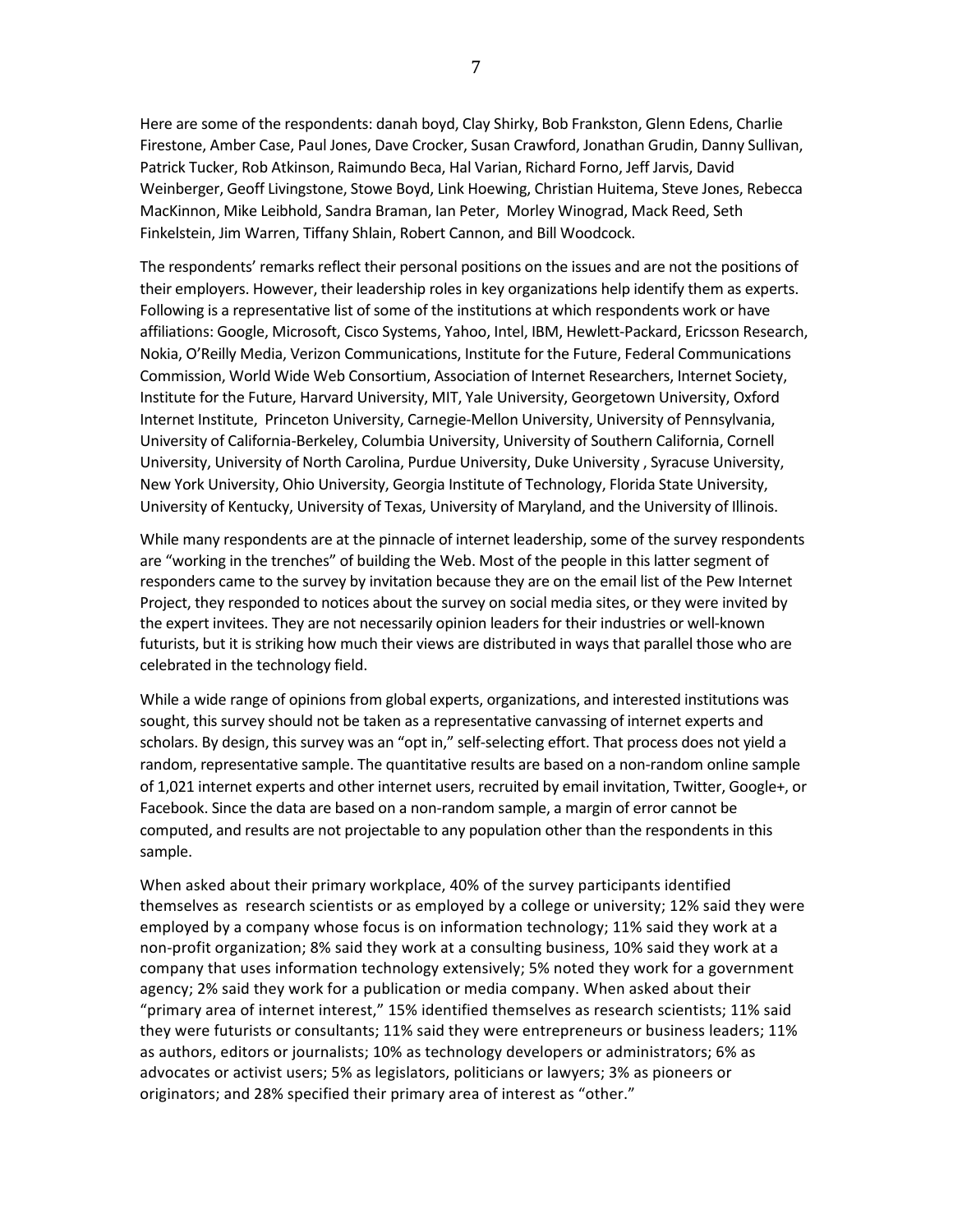#### **Main Findings: Teens, technology, and human potential in 2020**

|   | <b>TOTAL</b><br><b>RESPONSES</b> | Tension pair on youth and tech effects                                                                                                                                                                                                                                                                                                                                                                                                                                                                                                                                                                                           |
|---|----------------------------------|----------------------------------------------------------------------------------------------------------------------------------------------------------------------------------------------------------------------------------------------------------------------------------------------------------------------------------------------------------------------------------------------------------------------------------------------------------------------------------------------------------------------------------------------------------------------------------------------------------------------------------|
| % | 55                               | In 2020 the brains of multitasking teens and young adults are<br>"wired" differently from those over age 35 and overall it yields<br>helpful results. They do not suffer notable cognitive<br>shortcomings as they multitask and cycle quickly through<br>personal- and work-related tasks. Rather, they are learning<br>more and they are more adept at finding answers to deep<br>questions, in part because they can search effectively and<br>access collective intelligence via the Internet. In sum, the<br>changes in learning behavior and cognition among the young<br>generally produce positive outcomes.             |
|   | 42                               | In 2020, the brains of multitasking teens and young adults are<br>"wired" differently from those over age 35 and overall it yields<br>baleful results. They do not retain information; they spend most<br>of their energy sharing short social messages, being<br>entertained, and being distracted away from deep engagement<br>with people and knowledge. They lack deep-thinking<br>capabilities; they lack face-to-face social skills; they depend in<br>unhealthy ways on the Internet and mobile devices to function.<br>In sum, the changes in behavior and cognition among the<br>young are generally negative outcomes. |

3 Did not respond

**PLEASE ELABORATE:** Explain your choice about the impact of technology on children and youth and share your view of any implications for the future. What are the positives, negatives, and shades of grey in the likely future you anticipate? What intellectual and personal skills will be most highly valued in 2020? *(If you want your answer cited to you, please begin your elaboration by typing your name and professional identity. Otherwise your comment will be anonymous.)*

*Note:* The survey results are based on a non-random online sample of 1,021 Internet experts and other Internet users, recruited via email invitation, conference invitation, or link shared on Twitter, Google Plus or Facebook from the Pew Research Center's Internet & American Life Project and Elon University. Since the data are based on a non-random sample, a margin of error cannot be computed, and the results are not projectable to any population other than the people participating in this sample. The "predictive" scenarios used in this tension pair were composed based on current popular speculation. They were created to elicit thoughtful responses to commonly found speculative futures thinking on this topic in 2011; this is not a formal forecast.

#### **Respondents'!thoughts**

Hyperconnected. Always on. These terms have been invented to describe the environment created when people are linked continuously through tech devices to other humans and to global intelligence. Teens and young adults have been at the forefront of the rapid adoption of the mobile internet and the always-on lifestyle it has made possible.

The most recent nationally representative surveys of the Pew Internet Project show how immersed teens and young adults are in the tech environment and how tied they are to the mobile and social sides of it. Some 95% of teens ages 12-17 are online, 76% use social networking sites, and 77% have cell phones. Moreover, 96% of those ages 18-29 are internet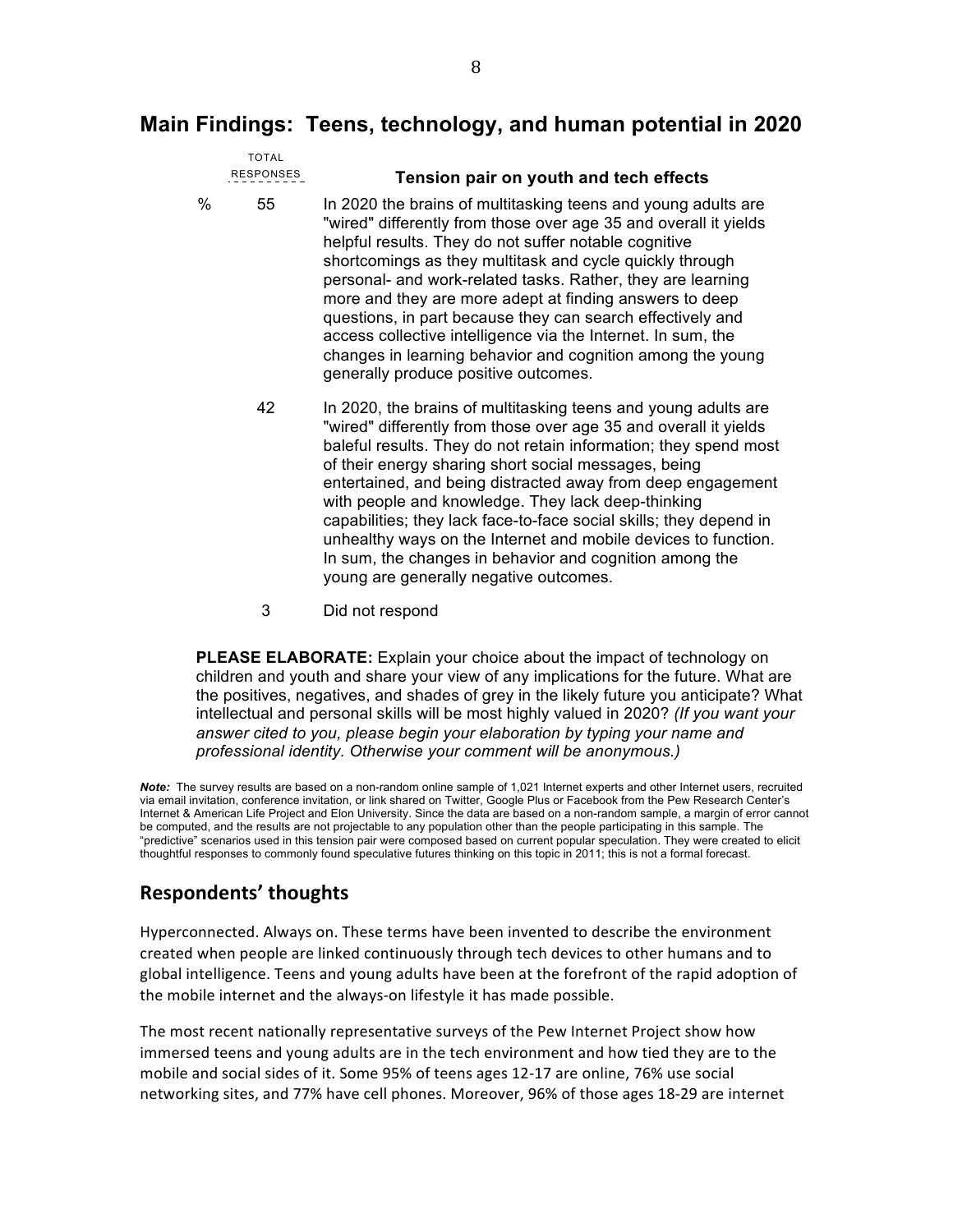users, 84% use social networking sites, and 97% have cell phones. Well over half of those in that age cohort have smartphones and 23% own tablet computers like iPads.

People are tuning in to communications technologies at an ever-expanding level. Some recent indicators:

- Nearly 20 million of the 225 million Twitter users follow 60 or more Twitter accounts and nearly 2 million follow more than 500 accounts.
- There are more than 800 million people now signed up for the social network Facebook; they spend 700 billion minutes using Facebook each month, and they install more than 20 million apps every day. Facebook users had uploaded more than 100 billion photos by mid-2011.
- YouTube users upload 60 hours of video per minute and they triggered more than  $1$ trillion playbacks in 2011 - roughly 140 video views per person on earth.

When asked to choose one of the two 2020 scenarios presented in this survey question, respondents were asked to, "Explain your choice about the impact of technology on children and youth and share your view of any implications for the future. What are the positives, negatives and shades of grey in the likely future you anticipate? What intellectual and personal skills will be most highly valued in 2020?"

Following is a selection from the hundreds of written responses survey participants shared when answering this question. The selected statements are grouped under headings that **indicate the major themes emerging from these responses. The headings reflect the varied** and wide range of opinions found in respondents' replies.

## **This is the next positive step in human evolution: We become "persistent paleontologists of our external memories"**

Most of the survey respondents with the largest amount of expertise in this subject area said changes in learning behavior and cognition will generally produce positive outcomes.

One of the world's best-known researchers of teens and young adults—danah boyd of Microsoft Research—said there is no doubt that most people who are using the new communications technologies are experiencing the first scenario as they extend themselves into cyberspace. "Brains are being rewired—any shift in stimuli results in a rewiring," she wrote. "The techniques and mechanisms to engage in rapid-fire attention shifting will be extremely useful for the creative class whose job it is to integrate ideas; they relish opportunities to have stimuli that allow them to see things differently."

Amber Case, cyberanthropologist and CEO of Geoloqi, agreed: "The human brain is wired to adapt to what the environment around it requires for survival. Today and in the future it will not be as important to internalize information but to elastically be able to take multiple sources of information in, synthesize them, and make rapid decisions."

She added, "Memories are becoming hyperlinks to information triggered by keywords and URLs. We are becoming 'persistent paleontologists' of our own external memories, as our brains are storing the keywords to get back to those memories and not the full memories themselves."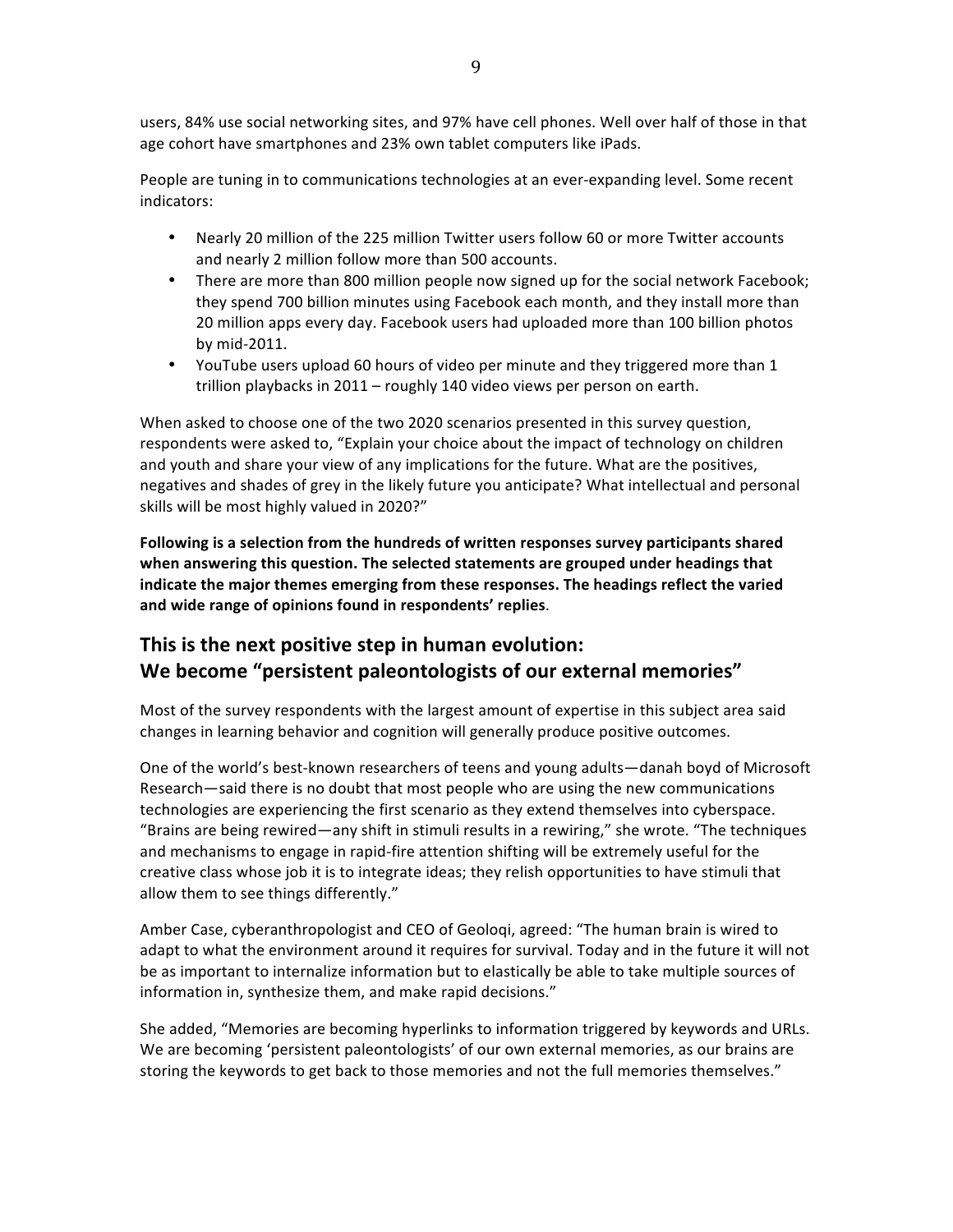Morley Winograd, author of *Millennial Momentum: How a New Generation is Remaking* America, echoed the keyword-tagging idea. "Millennials are using packet-switching technology rather than hard-wired circuit switching to absorb information," he responded. "They take a quick glance at it and sort it and/or tag it for future reference if it might be of interest."

Cathy Cavanaugh, an associate professor of educational technology at the University of Florida, noted, "Throughout human history, human brains have elastically responded to changes in environments, society, and technology by 'rewiring' themselves. This is an evolutionary advantage and a way that human brains are suited to function."

Susan Price, CEO and chief Web strategist at Firecat Studio and an organizer of TEDx in San Antonio, Texas, is optimistic. "The amazing plasticity of the brain is nowhere as evident in the rapid adaptations humans are making in response to our unprecedented access to electronic information," she wrote. "Those who bemoan the perceived decline in deep thinking or engagement, face-to-face social skills and dependency on technology fail to appreciate the need to evolve our processes and behaviors to suit the new reality and opportunities. Young people and those who embrace the new connectedness are developing and evolving new standards and skills at a rate unprecedented in our history. Overall, our ability to connect, share and exchange information with other human beings is a strong net positive for humanity."

Teens expert boyd says adults have to recognize the need for young people to explore the world widely and build future skills. "If we keep restricting the mobility of young people, online and offline, we will be curbing their ability to develop social skills writ large," she warned. "This has nothing to do with technology but with the fears we have about young people engaging with strangers or otherwise interacting with people outside of adult purview."

William Schrader, a consultant who founded PSINet in the 1980s, expressed unbridled hope. "A new page is being turned in human history, and while we sometimes worry and most of the time stand amazed at how fast (or how slowly) things have changed, the future is bright for our youth worldwide," he wrote. "The youth of 2020 will enjoy cognitive ability far beyond our estimates today based not only on their ability to embrace ADHD as a tool but also by their ability to share immediately any information with colleagues/friends and/or family, selectively and rapidly. Technology by 2020 will enable the youth to ignore political limitations, including country borders, and especially ignore time and distance as an inhibitor to communications. There will be heads-up displays in automobiles, electronic executive assistants, and cloud-based services they can access worldwide simply by walking near a portal and engaging with the required method such as an encrypted proximity reader (surely it will not be a keyboard). With or without devices on them, they will communicate with ease, waxing philosophic and joking in the same sentence. I have already seen youths of today between 20 and 35 who show all of these abilities, all driven by and/or enabled by the internet and the services/technologies that are collectively tied to and by it."

Perry Hewitt, director of digital communications and communications services at Harvard University, says this evolution is positive. "It seems easy to decry the attention span of the young and to mourn the attendant loss of long form content—who will watch *Citizen Kane* with rapt attention when your Android tells you Rosebud was a sled? On consideration, though, the internet has brought forward not only education, but thinking. While we still want to cultivate in youth the intellectual rigor to solve problems both quantitatively and qualitatively, we have gotten them out of the business of memorizing facts and rules, and into the business of applying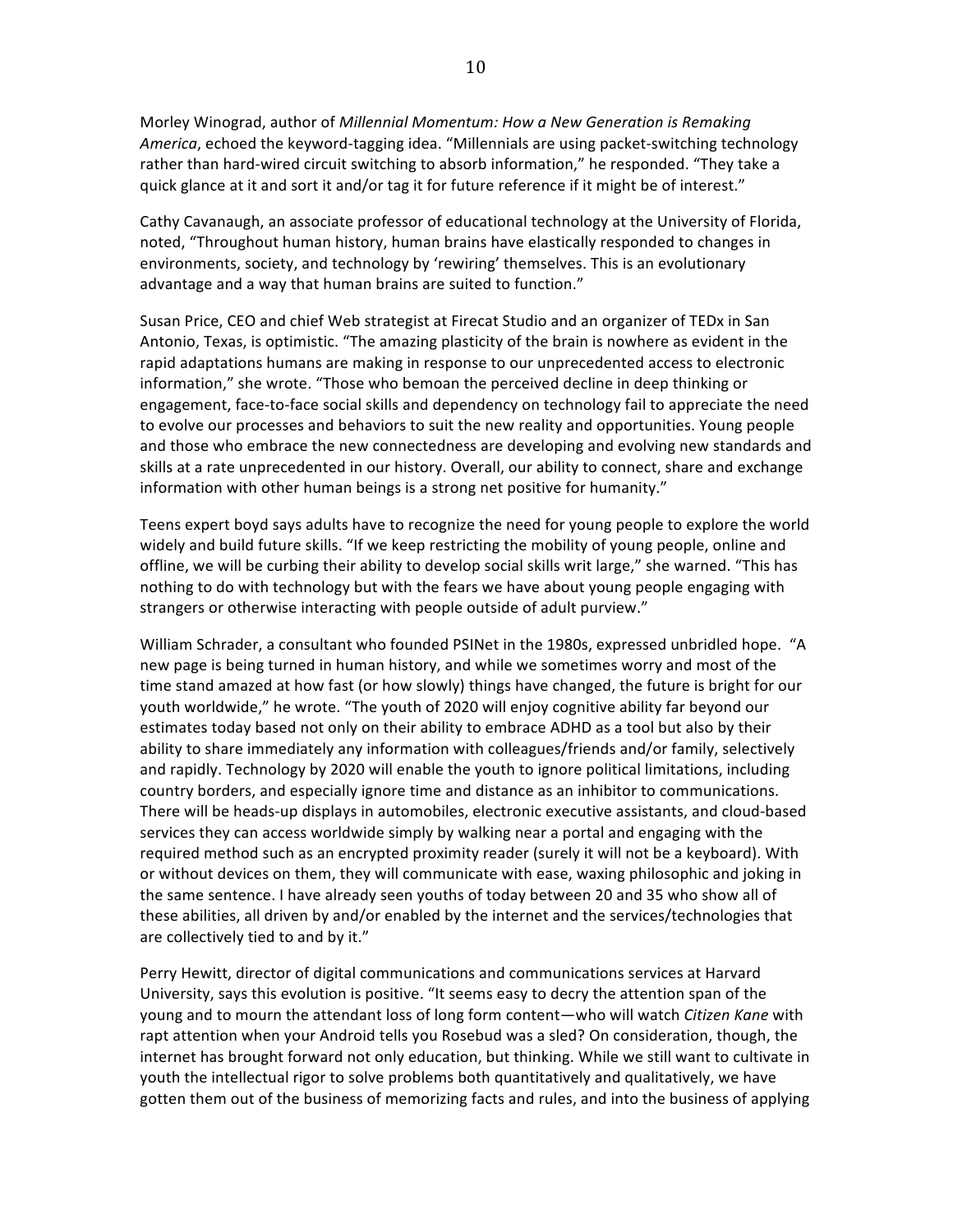those facts and rules to complex problems. In particular, I have hope for improved collaboration from these new differently 'wired' brains, for these teens and young adults are learning in online environments where working together and developing team skills allows them to advance."

David Weinberger, senior researcher at Harvard University's Berkman Center for Internet & Society, says values will evolve alongside the evolution in ways of thinking and knowing. "Whatever happens," he wrote, "we won't be able to come up with an impartial value judgment because the change in intellect will bring about a change in values as well." Alex Halavais, an associate professor and internet researcher at Quinnipiac University, agreed. "We will think differently, and a large part of that will be as a result of being capable of exploiting a new communicative environment," he noted.

Anonymous respondents added:

"People of all ages are adjusting to a world where 'facts' are immediately discoverable, and judgment between competing facts becomes a primary skill."

"They will be more nimble and enjoy the access that is available to them to interact with their peers, to see, hear, learn, observe, and be entertained—not necessarily in that order. They will have greater flexibility in the world of employment as well."

"They are used to using the complex interfaces from childhood. It results in a brain better able to assimilate software structure, to organize and resolve complex problems more quickly and almost appear to be 'wired' differently than my generation. Positively, they will operate at a much quicker rate in terms of decision-making, analysis, and methodology than my generation. Negatively, they might be missing the sheer joy of play, of conversation, or quiet contemplative moments due to the interruptions of their lives by electronic communication."

#### Negative effects include a need for instant gratification, loss of patience

A number of the survey respondents who are young people in the under-35 age group—the central focus of this research question—shared concerns about changes in human attention and depth of discourse among those who spend most or all of their waking hours under the influence of hyperconnectivity.

Alvaro Retana, a distinguished technologist with Hewlett-Packard, expressed concerns about humans' future ability to tackle complex challenges. "The short attention spans resulting from the quick interactions will be detrimental to focusing on the harder problems, and we will probably see a stagnation in many areas: technology, even social venues such as literature," he predicted. "The people who will strive and lead the charge will be the ones able to disconnect themselves to focus on specific problems."

Stephen Masiclat, a communications professor at Syracuse University, said, "When the emphasis of our social exchanges shifts from the now to the next, and the social currency of being able to say 'I was there first' rises, we will naturally devalue retrospective reflection and the wisdom it imparts."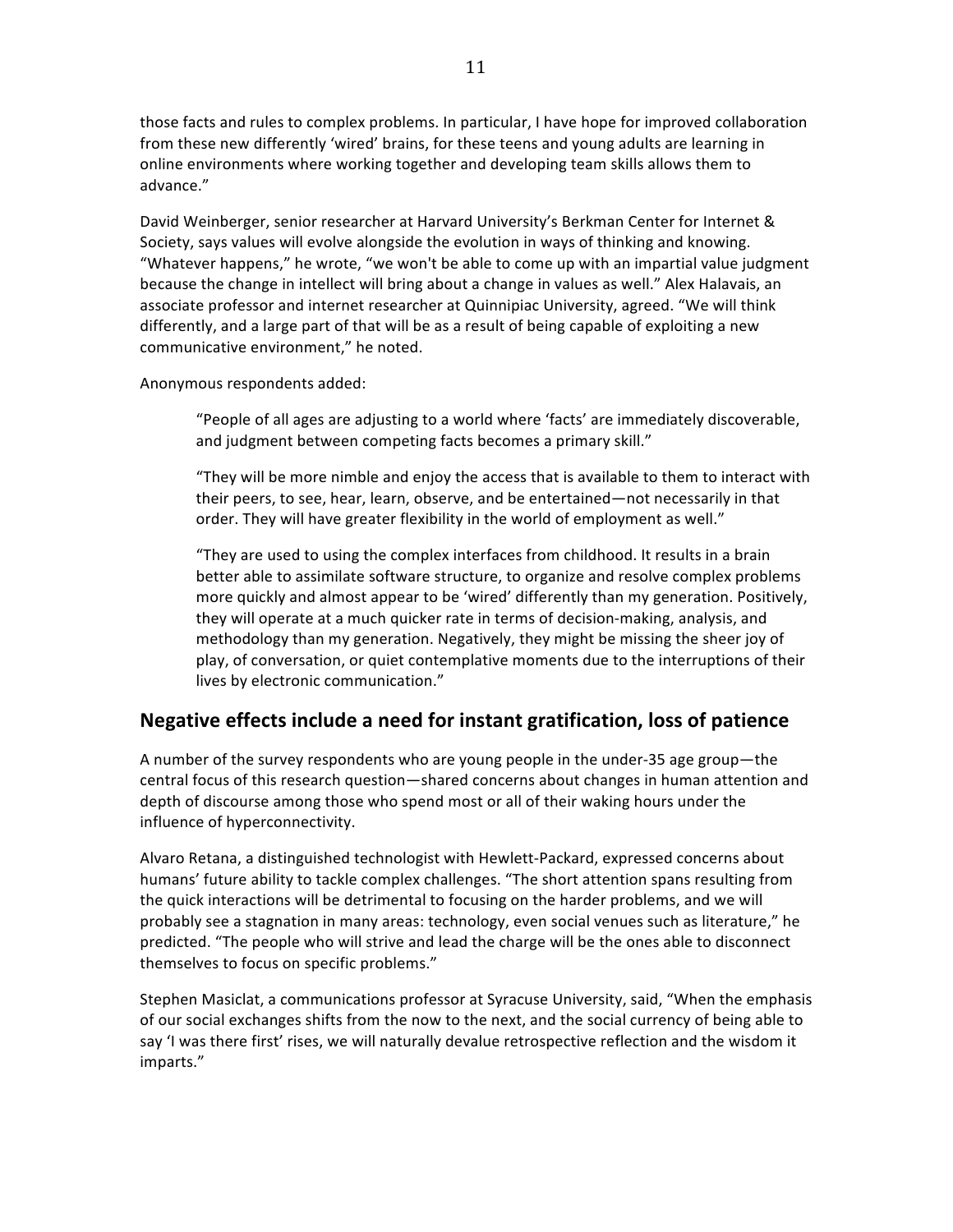Masiclat said social systems will evolve to offer even more support to those who can implement deep-thinking skills. "The impact of a future 're-wiring' due to the multitasking and short-term mindset will be mostly negative not because it will reflect changes in the physical nature of thinking, but because the social incentives for deep engagement will erode," he noted. "We will likely retain deep-thinking capability if we just reward it sufficiently in many of our social institutions."

Marjory S. Blumenthal, associate provost at Georgetown University and former director of the Computer Science and Telecommunications Board of the National Academies, agreed. "Perhaps the issue is, how will deep thinking get done—including by whom—rather than will everyone be able to do deep thinking. In other words, division of labor may change."

However, students who participated in the survey tended to express concerns about their peers' ability to get beyond short-burst connections to information. Melissa Ashner, a student at the College of William and Mary, observed, "People report having more difficulty with sustained attention (i.e., becoming immersed in a book). Today, we have very young, impressionable minds depending on technology for many things. It is hard to predict the ways in which this starves young brains of cognitive ability earned through early hands-on experiences. It is likely to continue to contribute to the rise in childhood obesity as well, which further hinders cognitive function."

Dana Levin, a student at Drexel University College of Medicine, wrote, "The biggest consequence I foresee is an expectation of immediacy and decreased patience among people. Those who grow up with immediate access to media, quick response to email and rapid answers to all questions may be less likely to take longer routes to find information, seeking 'quick fixes' rather than taking the time to come to a conclusion or investigate an answer."

Richard Forno, a long-time cybersecurity expert, agreed with these younger respondents, saying he fears "where technology is taking our collective consciousness and ability to conduct critical analysis and thinking, and, in effect, individual determinism in modern society."

He added, "My sense is that society is becoming conditioned into dependence on technology in ways that, if that technology suddenly disappears or breaks down, will render people functionally useless. What does that mean for individual and social resiliency?"

Many anonymous respondents focused their responses on what one referred to as "fast-twitch" wiring. Here's a collection of comments along those lines:

"I wonder if we will even be able to sustain attention on one thing for a few hours going to a classical concert or film, for instance. Will concerts be reduced to 30 minutes? Will feature-length films become anachronistic?"

"Communication in all forms will be more direct; fewer of the niceties and supercilious greetings will exist. Idle conversation skills will be mostly lost."

"Discussions based around internet content will tend to be pithy, opinion-based, and often only shared using social media with those who will buttress—rather than challenge—political, ideological, or artistic beliefs."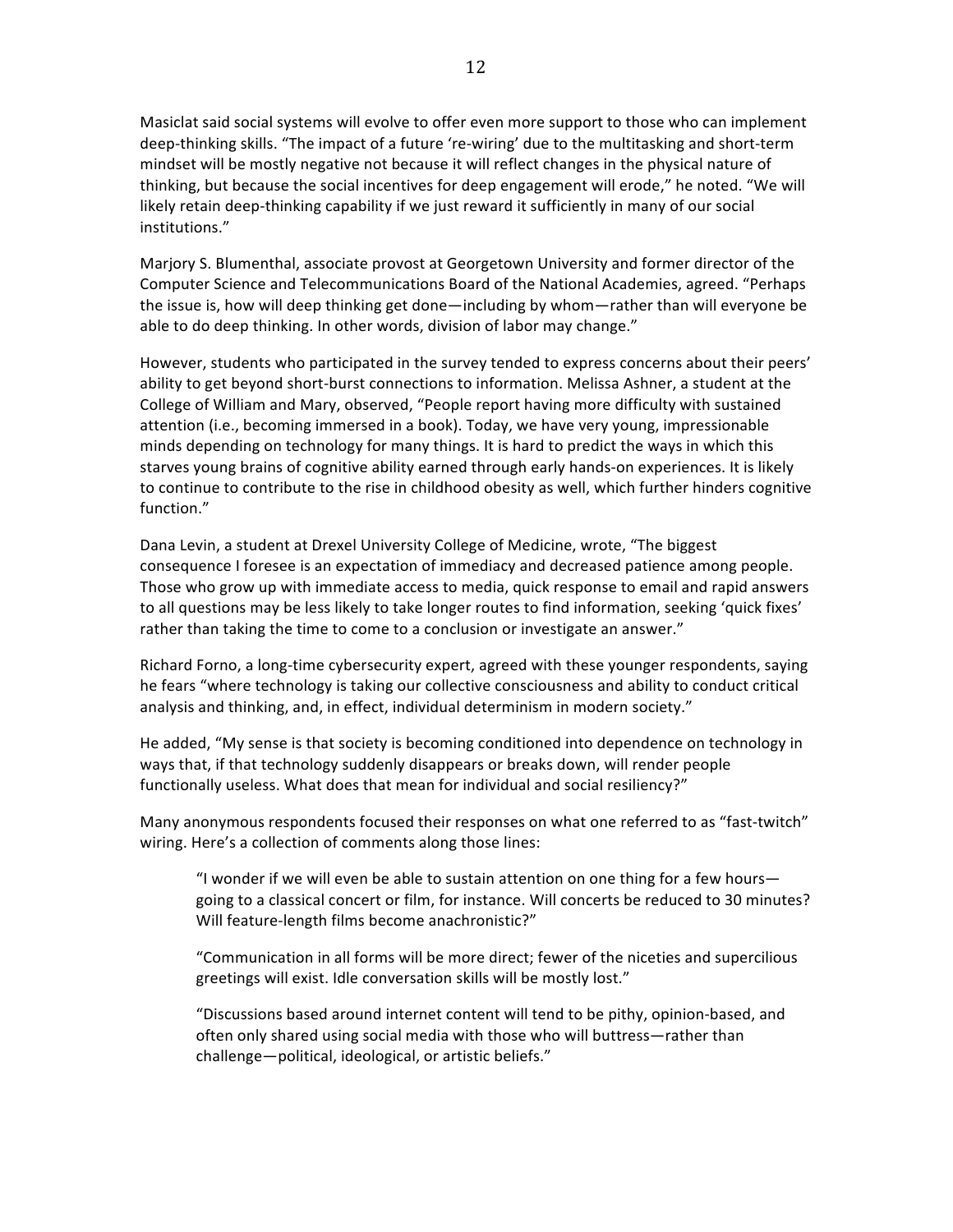"Increasingly, teens and young adults rely on the first bit of information they find on a topic, assuming that they have found the 'right' answer, rather than using context and vetting/questioning the sources of information to gain a holistic view of a topic."

"Constant broadcasts don't make it easy for the individual to step away and work through an issue or concern without interruption."

"My friends are less interested in genuine human interaction than they are at looking at things on Facebook. People will always use a crutch when they can, and the distraction will only grow in the future."

"Parents and kids will spend less time developing meaningful and bonded relationships in deference to the pursuit and processing of more and more segmented information competing for space in their heads, slowly changing their connection to humanity."

"How/why should we expect the next generation to be 'different' (implication = more) evolved/better) when they're raised in a culture increasingly focused on instant gratification with as little effort as possible?"

"It's simply not possible to discuss, let alone form societal consensus around, major problems without lengthy, messy conversations about those problems. A generation that expects to spend 140 or fewer characters on a topic and rejects nuance is incapable of tackling these problems."

"Why are we creating a multitasking world for ADD kids? The effects will be more telling than just the Twitterfication of that generation. There have been articles written about how they're losing their sense of direction (who needs bearings when you have Google Maps or a GPS?). Who needs original research when you have Wikipedia?"

"Human society has always required communication. Innovation and value creation come from deeper interaction than tweets and social media postings. Deeper engagement has allowed creative men and women to solve problems. If Thomas Edison focused on short bursts of energy, I doubt he would have worked toward the creation of the light bulb."

"'Fast-twitch' wiring among today's youth generally leads to more harm than good. Much of the communication and media consumed in an 'always-on' environment is mind-numbing chatter. While we may see increases in productivity, I question the value of what is produced."

"There is less time for problems to be worked out, whether they are of a personal, political, economic, or environmental nature. When you (individual or collective) screw up (pollute, start a war, act in a selfish way, or commit a sexual indiscretion as a public person) everyone either knows very quickly or your actions affect many people in ways that are irreversible."

"They should all be forced to whittle a whistle while sitting on a porch with nothing but the trees and birds for company."

"Long-form cognition and offline contemplative time will start to be viewed as valuable and will be re-integrated into social and work life in interesting and surprising ways."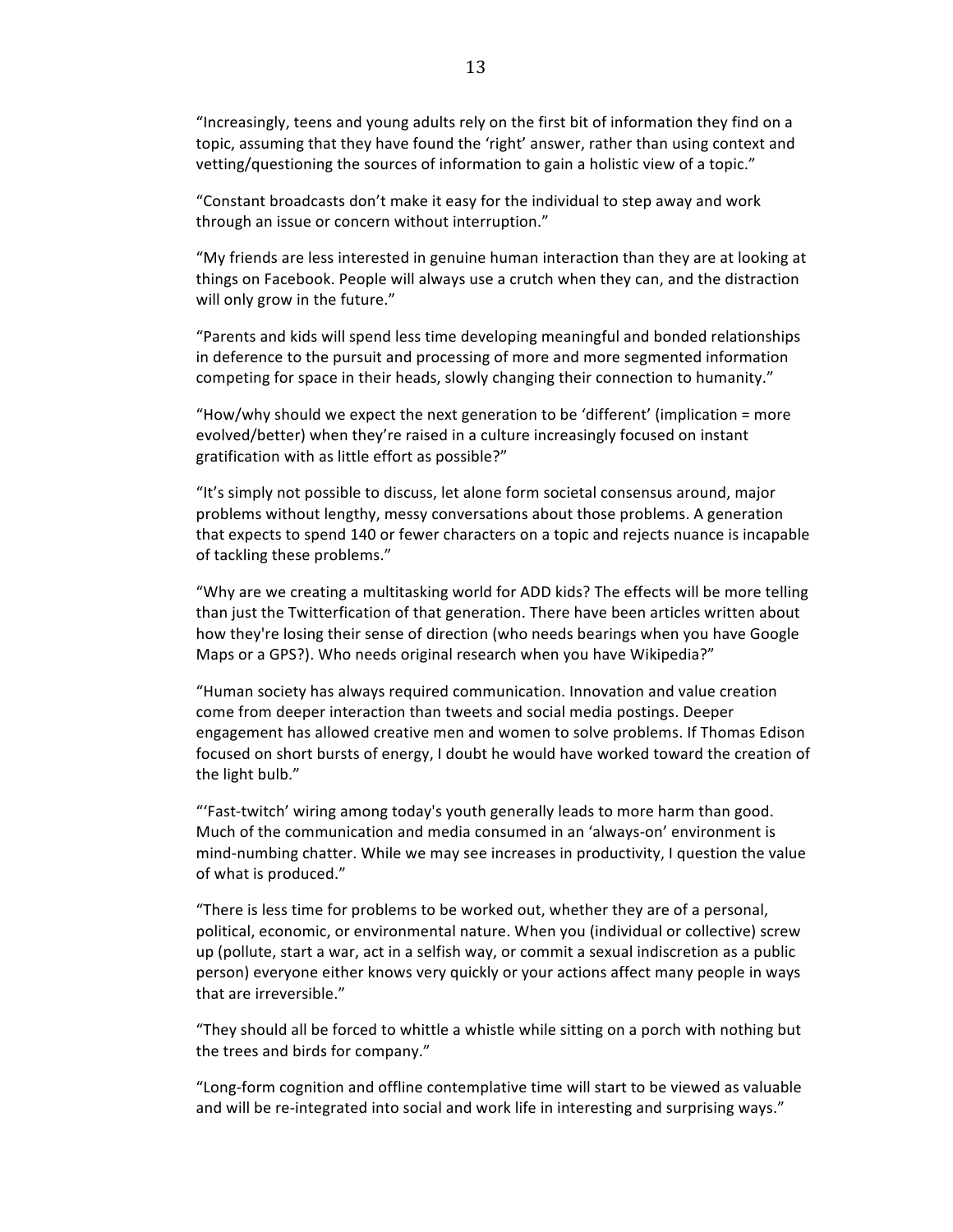Annette Liska, an emerging-technologies design expert, observed, "The idea that rapidity is a panacea for improved cognitive, behavioral, and social function is in direct conflict with topical movements that believe time serves as a critical ingredient in the ability to adapt, collaborate, create, gain perspective, and many other necessary (and desirable) qualities of life. Areas focusing on 'sustainability' make a strong case in point: slow food, traditional gardening, handson mechanical and artistic pursuits, environmental politics, those who eschew Facebook in favor of rich, active social networks in the 'real' world."

Enrique Piraces, senior online strategist for Human Rights Watch, said communication and knowledge acquisition are increasingly mediated by technology, noting that by 2020, "a significant part of the knowledge that anyone can discover will be processed by 'third-party brains.' Machines will learn from that processing, but I'm afraid the subjects won't develop deep thinking based on this."

Robert F. Lutes, director of Valley Housing and Economic Authority, says technology is taking humanity down a harmful path. "We have, by-and-large, created a 'feed-me/fix-me' generation of sound-bite learners. They are not given the skills to retain anything more than short bits of information. Hence the new generation of computer skills found on social network sites such as Twitter, Facebook, et al., are quite easy to grasp hold of and only serve to widen their realms of friends...HP and IBM both dropped their sales of laptop computers for the 2020 generation. Most of the other mainstream companies will continue to do so. CD's and DVD's will be totally absent from the scene by that time. Nanotechnology, cloud computing, flash drives, and so forth will be the order of the day. Over the course of the past three years, touchpad technology has exploded exponentially in usage and available applications. These will become the books, communications media, and everything. Face-to-face time will be calculated in terms of touchscreen camera time and not in face-to-face human contact. Much of this is true in the decade of the 2010's. The 'hardwiring' of the basic core or fabric of the individual will not change; it is technology applications and their outcomes that should be of concern...Stagnation of the whole population will come as a result of lack of the skills of innovation, deep thinking, and a lack of desire or urgent need to fulfill basic human drives in proper human interactions."

A number of respondents to the survey expressed concerns over the health and well-being of young people by 2020. Keith Davis, a team leader for a US Defense Department knowledgemanagement initiative, noted, "Technology is taking more and more of our children's time, and not much of the internet time is spent learning. Time once spent outside (as a child) is now spent on computers. Our children are becoming sedentary and overweight at an alarming rate. Weight gain and that type of lifestyle causes apathy in our children. Social skills will be lost, and a general understanding of common sense will be a thing of the past-common sense = Web search. Here is my 2020 prediction: 60% of children over the age of 15 are overweight in the US, and the Web traffic to non-learning sites has grown threefold."

Bruce Nordman, a research scientist at Lawrence Berkeley National Laboratory and active leader in the Internet Engineering Task Force, expressed concerns over people's information diets, writing: "The overall effect will be negative, based on my own experience with technology, attention, and deep thinking (I am 49), and observing my children and others. I see the effect of television as a primary example, in which people voluntarily spend large amounts of time in mentally unhealthy activity. I also see our crisis of obesity as informative, as the wide availability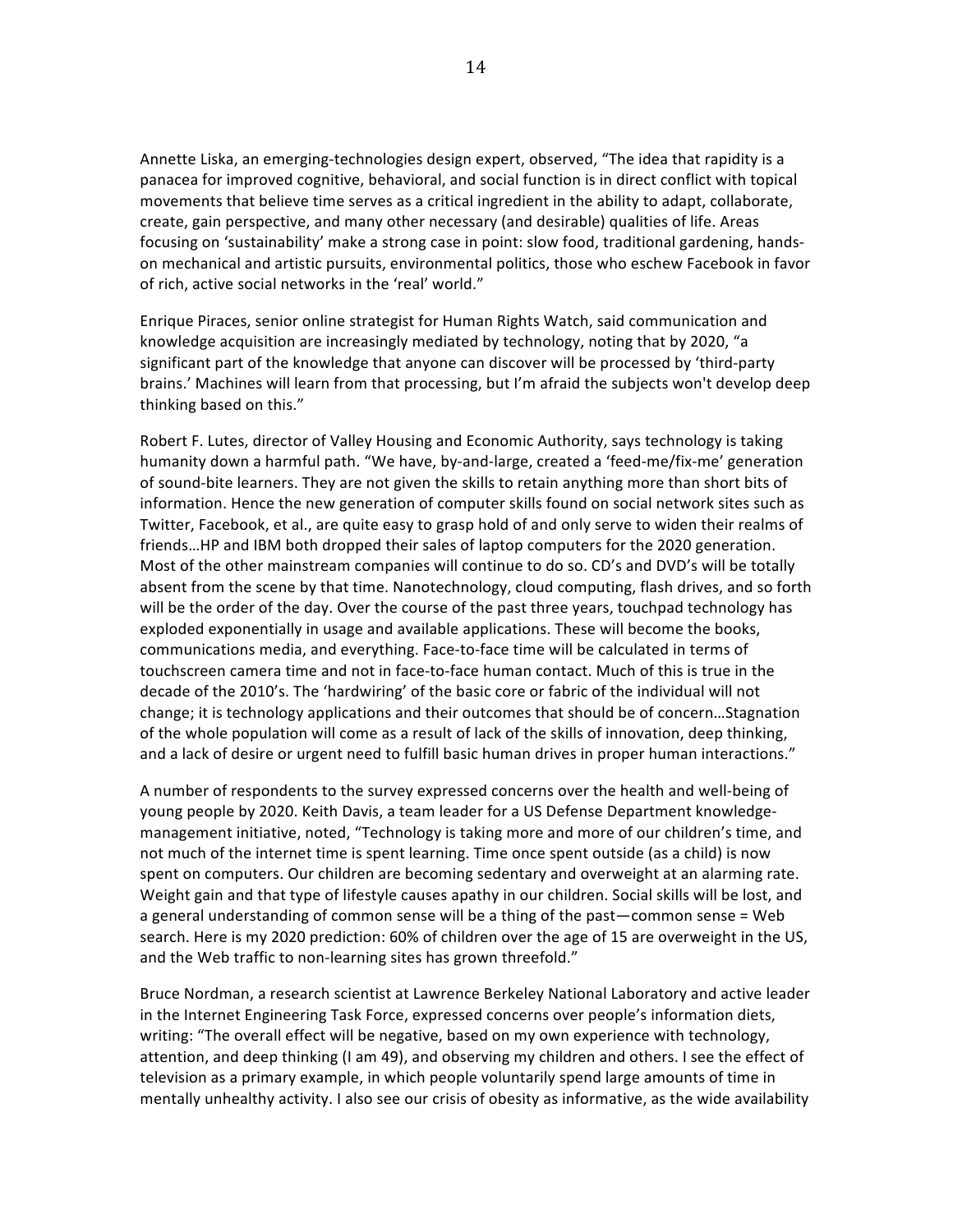of both healthy and unhealthy food ends up with many people eating large amounts of unhealthy food and abandoning healthy habits like exercise. While I am quite willing to believe that some 'wiring' differences are occurring and will occur, they will be a modest effect compared to others."

Eugene Spafford, a professor of computer science and engineering at Purdue University, responded that many young adults are unable to function in a confident and direct manner without immediate access to online sources and social affirmation. He observed: "The ability to express opinion and emotion is replaced with flaming and emoticons, which are much less nuanced. The level of knowledge of the world around many young adults—cultural, political, historical, scientific—seems reduced in favor of greater knowledge of pop culture. There is also a blurring in their minds between facts and opinions because both are presented in quantity with similar polish and forcefulness, and verification and reasoning have been replaced by search engine results. The resulting acceptance of bombast for fact is damaging in nearly all fields of formal inquiry."

Megan Ellinger, a user experience analyst for a research organization based in Washington, DC, noted that it is becoming more difficult to find truth. "The negative learning behavior and cognition I see occurring by 2020 is rooted in our society's ability to assess information at a deeper level and to determine what is fact and what is fiction," she wrote. "It's an issue that is not unique to future generations, but one I imagine will become more challenging as we generate more collective 'intelligence.'"

## The result is likely to be a wide-ranging mix of positives and negatives – and not just for young people

Many survey participants said always-on connectivity to global information is a double-edged sword. Dave Rogers, managing editor of Yahoo Kids, observed that there will be winners and losers as this technology evolves. "Certainly," he noted, "there will be some teens and young adults who will suffer cognitive difficulties from unhealthy use of the internet, Web, social media, games, and mobile technology. These problems will arise not because of the technology but because of wholly inadequate adult guidance, training, and discipline over young people's use of the technology. But most teens and young adults will prosper as described in the first option."

He said one plus is that mobile connectivity is rapidly transforming the lives of children. "The learning and cognitive development made possible by tablets is much more 'natural,' more in keeping with the evolutionary-driven development of young minds because it is so much less dependent upon cognitive skills that the youngest children have not yet developed (e.g., advanced verbal abilities)," he wrote. "It's still early, but I believe we will see significant, positive and even astounding improvements in the cognitive abilities of young people within the next five years."

Youth expert Winograd said the Millennial generation will drive positive change in the next decade. "When Millennials remake our educational institutions so that they reflect this internetbased architecture, rather than the broadcast, 'expert in the center' framework of today's Kdoctorate educational systems," he wrote, "then their ability to process, if not actually absorb, a greater amount of information will be used to produce positive outcomes for society. But that will take longer then eight years to accomplish."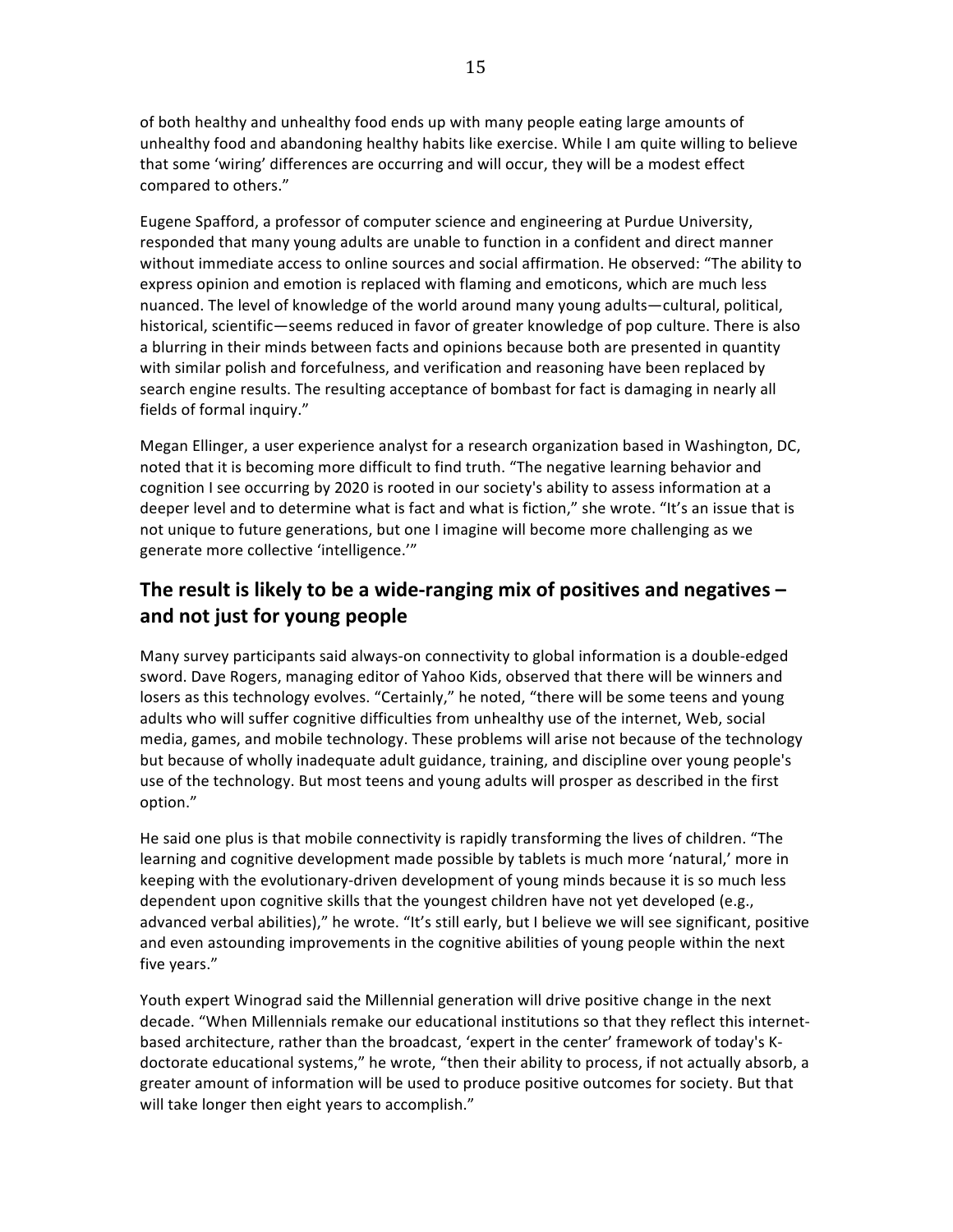"I made the optimistic choice, but in reality, I think that both outcomes will happen," noted Hal Varian, chief economist at Google. "This has been the case for every communications advance: writing, photography, movies, radio, TV, etc. There's no reason to believe that the internet is any different. It will provide ways to save time, and ways to waste time, and people will take advantage of both opportunities. In balance, however, I lean toward the more optimistic view since a larger fraction of the world's population will now be able to access human knowledge. This has got to be a good thing."

Alexandra Samuel, director of the Social + Media Centre in Vancouver, Canada, said it is important to recognize that cultural and generational biases have always influenced the way older people perceive how young people think and spend their time. "If we can stop fretting about what we're losing we can make room to get excited about what we're gaining: the ability to multitask, to feel connected to 'strangers' as well as neighbours, to create media unselfconsciously, to live in a society of producers rather than consumers," she said. "The question we face as individuals, organizations, educators and perhaps especially as parents is how we can help today's kids to prepare for *that* world—the world they will actually live in and help to create—instead of the world we are already nostalgic for."

Computing pioneer and ACM Fellow Bob Frankston, predicted that people will generally take all of this in stride. "We will renorm to the new tools," he said. "We have always had mall rats and we've had explorers. Ideally, people will improve their critical thinking skills to use the available raw information. More likely, fads will continue."

Jerry Michalski, founder and president of Sociate, asked, "What if we're seeing a temporary blip in behavior because an Aleph has suddenly opened in the middle of civilization, a Borges-like hole through which anyone can talk to anyone, and anyone can see everything that ever happened and is happening now? Because this has never existed, all the way back through prehistory, of course we're seeing addictive and compulsive behaviors. Naturally. The big question seems to me to be whether we'll regain our agency in the middle of all this, or surrender to consumerism and infotainment and live out a *WALL-E* world that's either Orwell's or Huxley's misanthropic fantasies in full bloom. I think we're figuring out how to be human again amid all this, and that we'll all learn how to use the new technologies to multitask as well as to dive deep into materials, weaving contexts of meaning that we haven't seen before. Call me an optimist."

Tiffany Shlain, director of the film *Connected* and founder of the Webby Awards, quoted Sophocles. "We are evolving and we are going to be able to access so much knowledge and different perspectives that we will come up with new ideas and new solutions to our world's problems," she responded. "The key will be valuing when to be present and when to unplug. The core of what makes us human is to connect deeply, so this always will be valued. Just as we lost oral tradition with the written word, we will lose something big, but we will gain a new way of thinking. As Sophocles once said, 'Nothing vast enters the life of mortals without a curse.'"

Martin D. Owens, an attorney and author of *Internet Gaming Law*, also pointed out the dual effects of humans' uses of technologies, writing, "Good people do good things with their access to the internet and social media—witness the profusion of volunteer and good cause apps and programs which are continually appearing, the investigative journalism, the rallying of prodemocracy forces across the world. Bad people do bad things with their internet access. Porno access is all over the place—if you want it. Even Al Qaeda has a webpage, complete with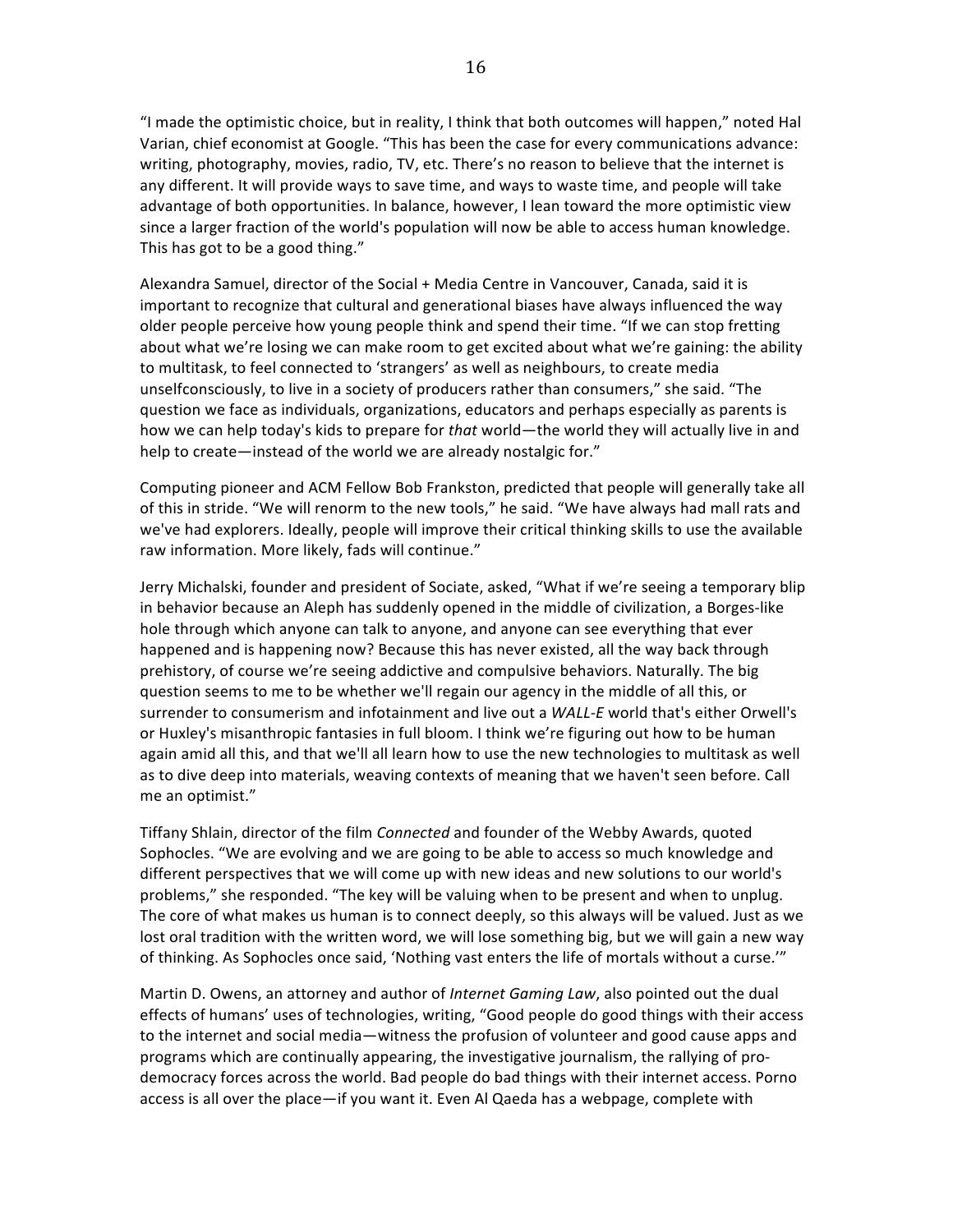interactive social games with a terrorist bent like Make a Bomb in the Kitchen of Your Mom. Just as with J.R.R. Tolkien's ring of power, the internet grants power to the individual according to that individual's wisdom and moral stature. Idiots are free to do idiotic things with it; the wise are free to acquire more wisdom. It was ever thus. Each new advance in knowledge and technology represents an increase in power, and the corresponding moral choices that go with that power."

Jessica Clark, a media strategist and senior fellow for two U.S. communications technology research centers, was among many who observed that there's nothing new about concerns over teens and evolving ways they create content and share it. "History is a progression of older people tut-tutting over the media production and consumption habits of those younger than them and holding tightly to the belief that the technologies of communication they grew up with are intellectually or culturally superior," she wrote. "Every new generation finds creative and groundbreaking ways to use the new technologies to explore and illuminate human truths and to make dumb, sexist, horrifying schlock. Multitasking young adults and teens will be fine; they'll be better at certain types of tasks and worse at others. Their handwriting will be horrendous. Their thumbs will ache. Life will go on."

Still, argued Oscar Gandy, emeritus professor of communication at the University of Pennsylvania, there is reason to worry that everyone's attention could be overwhelmed in the always-on environment. "I tend to be pessimistic about such things," he wrote. "That said without focusing on the supposed differences in the brains of the younger set, and giving greater consideration to the demands on attention that are likely to increase manifold without being productively filtered—I doubt that deep engagement with anything or anyone will be the result of the expansion in opportunities for distraction. Of course, we can be hopeful that at least some of the aids [noted futurist] Ray Kurzweil has promised us will be socially productive."

## **This could have a significant impact on politics, power and control**

Respected communications scholar Sandra Braman of the University of Wisconsin shared a perception similar to the type of world Neal Postman warned of in his book Amusing Ourselves to Death: Public Discourse in the Age of Show Business. She wrote: "What is being lost are the skills associated with print literacy, including the ability to organize complex processes in a sustained way over time, engage in detailed and nuanced argumentation, analytically compare and contrast information from diverse sources, etc. What is being *gained* are hand-eye coordination skills, certain types of visual literacy, etc."

She continued: "Which literacies are dominant is of serious consequence for society at large. The practice of democracy is one among the fundamental elements of high modern society that relies upon print literacy, as are scientific thought and experimental science. There are two more issues. One is transferability. Are the deep skills acquired by those with a lot of gaming experience transferable to the meat flesh world? That is, do those who can track multiple narratives simultaneously practice that same skill in environments that aren't animations and have buttons to push? The second is will. Do those who can, to stick with the same example, track and engage with multiple narratives simultaneously choose to do the same with the meatflesh political environment? The incredibly important research stream that we have not seen yet would look at the relationship between gaming and actual political activity in the meat-flesh world. My hypothesis is that high activity in online environments, particularly games, expends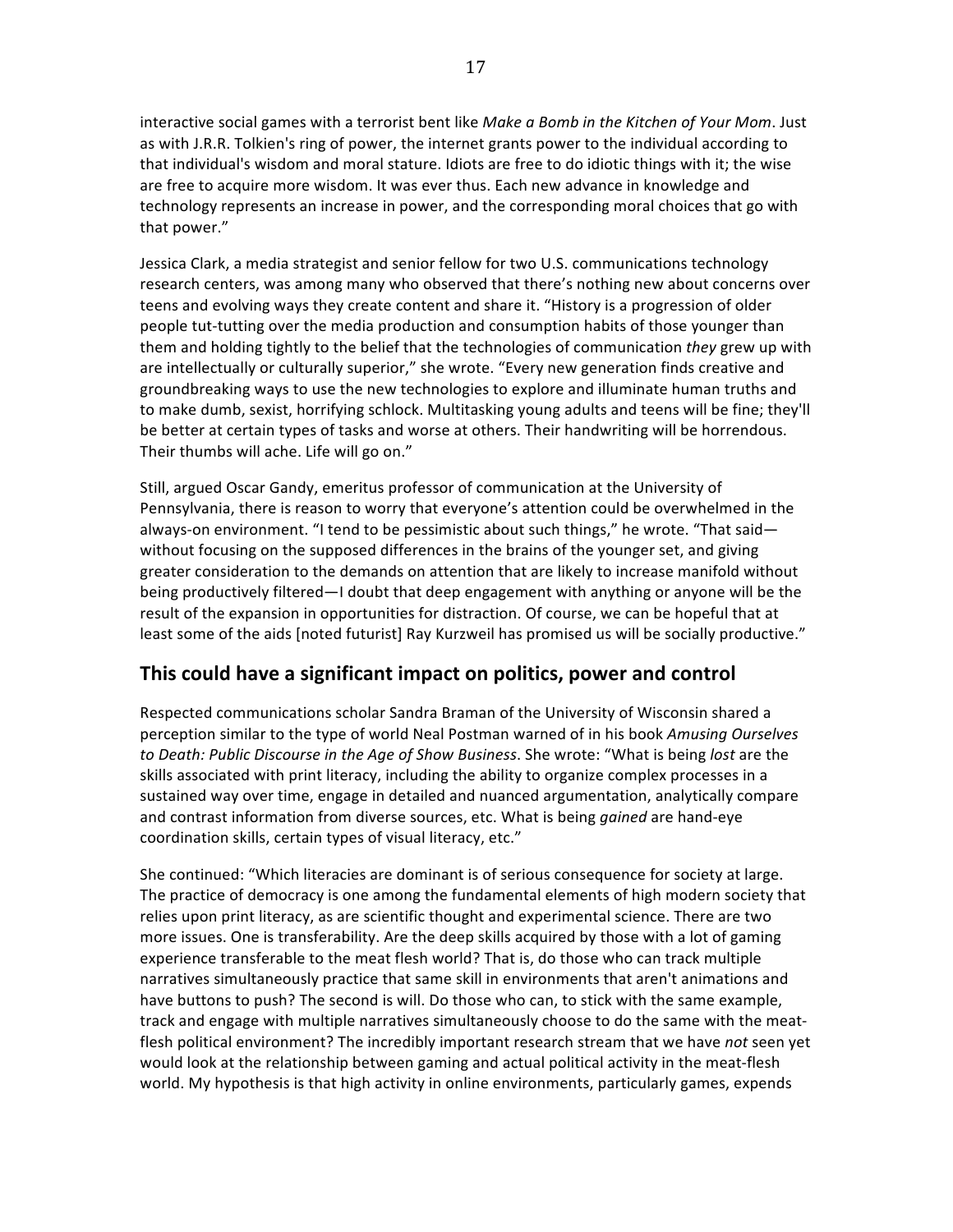any political will or desire to effectively shape the environment so that there is none of that will left for engaging in our actual political environment."

Jesse Drew, an associate professor of technocultural studies at the University of California-Davis, echoed Braman. "My fear is that though their cognitive ability will not be impaired, their ability to think critically will be, and they will be far more susceptible to manipulation," he wrote.

John Pike, director of GlobalSecurity.org, observed: "The world is becoming more complex, and yet both old media (e.g., cable TV news) and new media (e.g., Twitter) are becoming increasingly simplistic. What passes for politics is increasingly a charade detached from actual governance."

Paul Gardner-Stephen, a telecommunications fellow at Flinders University, said the underlying issue is that people will become dependent upon accessing the internet in order to solve problems and conduct their personal, professional, and civic lives. "Thus centralised powers that can control access to the internet will be able to significantly control future generations," he pointed out. "It will be much as in Orwell's 1984, where control was achieved by using language to shape and limit thought; so future regimes may use control of access to the internet to shape and limit thought."

A number of anonymous respondents brought up control and attention issues when they responded to this research question. Among them:

"With deregulation, consolidation of media ownership and control, and the acceptance of capitalism as natural and inevitable, learning styles and attention spans are headed toward the inability to think critically. Trends in education, social activities, and entertainment all make more likely a future of passive consumers of information."

"Popular tools allow us to move at a pace that reinforces rapid cognition rather than more reflective and long-term analysis. I fear that market forces and draconian policies will drive the technology/media interface."

"Among my own peer group today (the young adults), much more attention is given to the topic-of-the-day than to deep, philosophical/moral issues, and I don't see this trend reversing. There's a decent chance something could come around in the next five years to create radical social and cultural change the world over, but it's hard to predict what and even harder to expect it on a short timeframe when the competition has trillions of dollars at their disposal to prevent such radical change from happening."

"The ease at which authorities can be bypassed erodes our civil society. Cheating and corruption is rampant. Productivity continues to fall and not grow as each new wave of technologies fails to live up to its potential. People are obsessed with mundane things. Consumerism becomes the main fuel for our emotions."

"We need to be more worried about how search engines and other tools are being increasingly controlled by corporations and filtering the information we all access."

"We have landed in an electronics age where communications technologies are evolving much more quickly than the minds that are producing them and the social structures that must support them. We are not taking the time to evaluate or understand these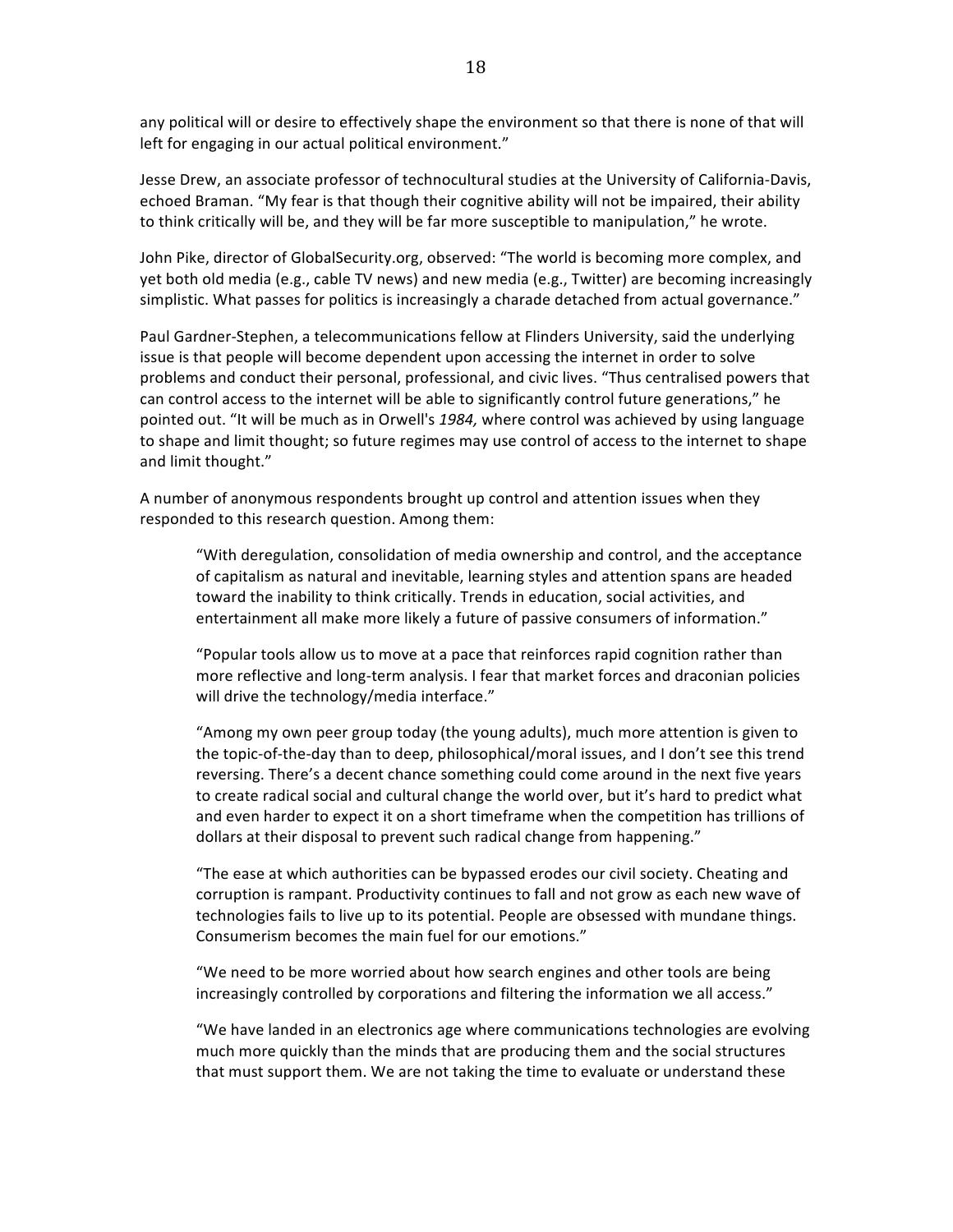technologies, and we aren't having serious conversations about what effects these new tools have on us."

"We are evolving tools and habits to select what is valuable from what is not, but we clearly can go either way, and some—perhaps many—will go the route of gossip and distraction. The good news is that it doesn't take very many highly creative people to transform a society; those who figure out how to bring new creations out of internet chaos will surely lead the rest in new and good directions, even as others lead us elsewhere."

Fernando Botelho, an international consultant on technology and development, expressed concerns about humans' tendencies to sort themselves in ways that may cause friction. "Humanity needs no additional help in dividing itself into groups that exclude more than include," he wrote. "The best way to unite millions and divide billions is nationalism, but the reality is that religion, politics, and so many other mental frameworks can do it just as effectively, and the internet enables much more narrowly targeted divisions so that we are not divided anymore into less than 200 national territories or three or four major religions, but into thousands or even millions of subgroups that challenge us to avoid the tragedy of the commons at a global level."

And Sam Punnett, president of FAD Research, drew out the second scenario in a multilayered, doleful future:(

"The seemingly compulsive nature of modern media use and the distracted nature of users themselves have other serious interpersonal effects akin to substance addictions. We need to know much more about these phenomena. So to go wide and long on this, let's say in 2020 that the entire wired population has largely restricted its information flow through filtering and aggregators. People expose themselves only to information that conforms with their view of the world, from people they 'know.'

"Interpersonal skills have eroded to a point where many people no longer have a sensibility for exercising what might have previously been described as tact or social graces. The manner in which communications occur (or do not occur) allows people to artificially wall themselves off from anything unpleasant or unanticipated or complicated. There is an increase in mental illnesses related to disassociation and alienation.

"All communications must be short, visual, and distracting/entertaining. The intellectual attributes that may become highly valued are those that concern particular expertise in an area that requires study and the consolidation of information over time. On the other hand, presentation and on-screen personality may trump expertise as people come to rely on people who merely present information in an entertaining and digestible fashion causing the least amount of cognitive dissonance.

"Branding and politics are ruled by those who can mount the most entertaining 'noise' on the most effective platforms. Education will have largely moved 'on-screen' in the class and online at higher levels. There is a decline in people's ability to communicate verbally. Language will simplify to conform to the new requirement for bite-size messages.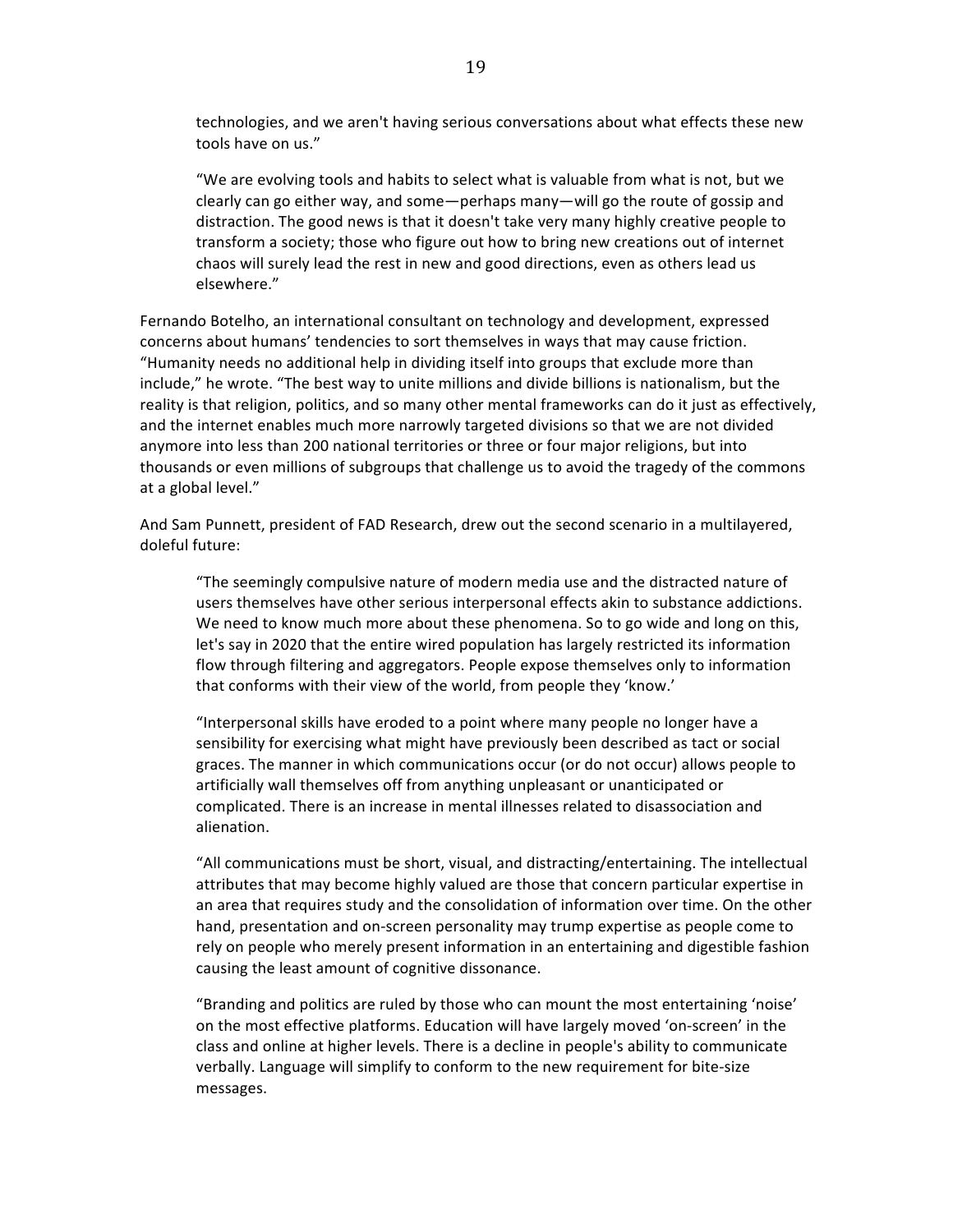"Libraries will continue to consolidate themselves into fewer outlets as crosses between repositories for 'dead media' and community centers for public Net access and entertainment. There will be a further emergence of virtual associations in things like game 'clans,' online special interest groups and groups formed through social networks.

"Personal skills like those that enable people to get others to cooperate in work settings will be more at a premium as are people with 'people skills' such as those required for psychiatric services, mediation and social work. Organizational skills that allow people to see the 'big picture' and to coordinate others may be even more highly valued than they are now.

"There will be an increase in accidents and things going wrong due to miscommunication and the widespread combination of sleep deprivation and fractured attention spans.

"In 2020 almost no one will remember a time when things were different."

### **Many argue that reinvention and reform of education is the key to a better future**

Respondents often pointed to formal educational systems as the key driver toward a positive and effective transition to taking full advantage of the fast-changing digital-knowledge landscape. "The changes in behavior and cognition in the future depend heavily upon how we adapt our pre-school-through-college curricula to encompass new techniques of learning and teaching," wrote Hugh F. Cline, an adjunct professor of sociology and education at Columbia University who was formerly a senior research scientist at a major educational testing company based in Princeton, NJ. "If we simply continue to use technologies to enhance the *current* structure and functioning of education, our young people will use the technologies to entertain themselves and engage in online socializing and shopping. We will have missed enormous opportunities to produce independent life-long learners."

David Saer, a foresight researcher for Fast Future, said he's a young adult who predicts a positive evolution but, "education will need to adapt to the wide availability of information, and concentrate on teaching sifting skills." He added: "The desire for instantaneous content should not be seen as a lack of patience or short attention span but as a liberation from timetables set previously by others. It's simply a matter of demanding information and technology to suit the timetable of the individual, an overarching trend throughout human history."

Another futurist, Marcel Bullinga, author of Welcome to the Future Cloud-2025 in 100 *Predictions*, said education is essential. "Game Generation teens *and* adults will have lasting problems with focus and attention," he noted. "They find distraction while working, distraction while driving, distraction while talking to the neighbours. Parents and teachers will have to invest major time and efforts into solving this issue: silence zones, time-out zones, meditation classes without mobile, lessons in ignoring people. All in all, I think the negative side effects can be healed."

Larry Lannom, director of information management technology and vice president at the Corporation for National Research Initiatives, said, "People must be taught to think critically and how to focus. If they are, then the network is a rich source of information. If they aren't, then it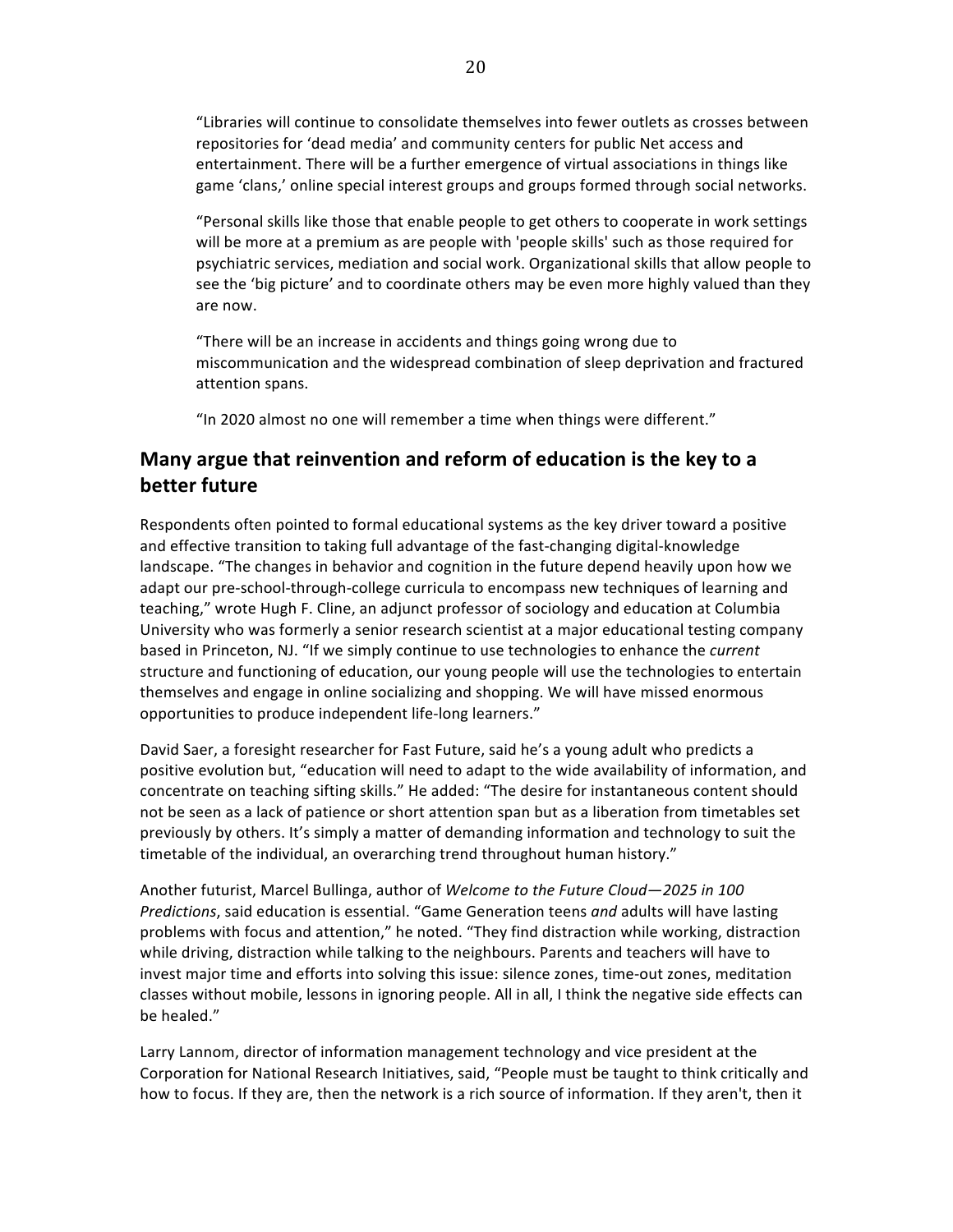will be a source of misinformation and mindless distraction. Individual differences will prevail and some will do well in the new environment and some will not."

Tapio Varis, principal research associate with the UN Educational, Scientific, and Cultural Organization (UNESCO), wrote, "The first scenario will succeed only if the formal school system develops accordingly." Berkeley, California-based consultant John N. Kelly added, "The 'wiring' change is real. Learning opportunities could easily continue to be lost unless educators, venture capitalists, taxpayers, volunteers, and businesses all make concerted efforts to leverage the potential of new technology to enhance the critical thinking skills of young people."

Jeniece Lusk, a researcher and PhD in applied sociology at an Atlanta-based information technology company, responded, "Unless the educational paradigms used in our schools are changed to match the non-academic world of the Millennial student, I don't foresee an increase in students' abilities to analyze and use critical thinking. Students' attention is increasingly being pulled into myriad directions—and arguably most of these 'distractions' are exciting, fun, and *can* be used to educate. However, despite schools' best efforts to integrate technological materials and devices, they're failing to completely redesign the education system to fit these students. Instead, they are creating drones who succeed purely on their ability to sit still for long periods of time, not use the technological devices available to them, and restrict their studying and research to strict parameters. Students are often unable to adapt when they enter college classrooms requiring them to apply processes and information, problem-solve, or think critically. They barely know how to use alternative words or phrases to complete a Google search. Since they've been taught that e-technology has no place in the classroom, they also haven't learned proper texting/emailing/social networking etiquette, or, most importantly, how to use these resources to their advantage."

Bonnie Bracey Sutton, a technology advocate and education consultant at the Power of US Foundation, said educators have to break through the old paradigm and implement new tools. "We were previously harnessed by text and old models of pedagogy," she wrote. "When we move to transformational teaching it is hard to explain to traditional teachers what we are doing in a way that allows them to understand the beauty of using transformational technology. Many ways of learning are involved, and the work is not all done by the teacher. Resources abound from partners in learning, in advocacy, and academia. The technology makes it all possible, and we can include new areas of learning, computational thinking, problem solving, visualization and learning, and supercomputing."

An anonymous respondent said most teachers today can't comprehend the necessary paradigm to implement the tools effectively: "Those who are teaching the children who will be teenagers and young adults by 2020 are not all up-to-speed with the internet, mobile technologies, social interfaces, and the numerous other technologies that have recently been made mainstream. There will be a decline for behavior and cognition until those who have grown up with this type of technology are able to teach the children how to correctly and productively utilize the advantages it presents us."

Another anonymous respondent wrote, "Interactions will definitely be different as a result of kids growing up with all this technology at their fingertips. I don't think this will result in lesssmart children, but it will definitely result in children who learn differently than those who grew up without constant stimulation from technology."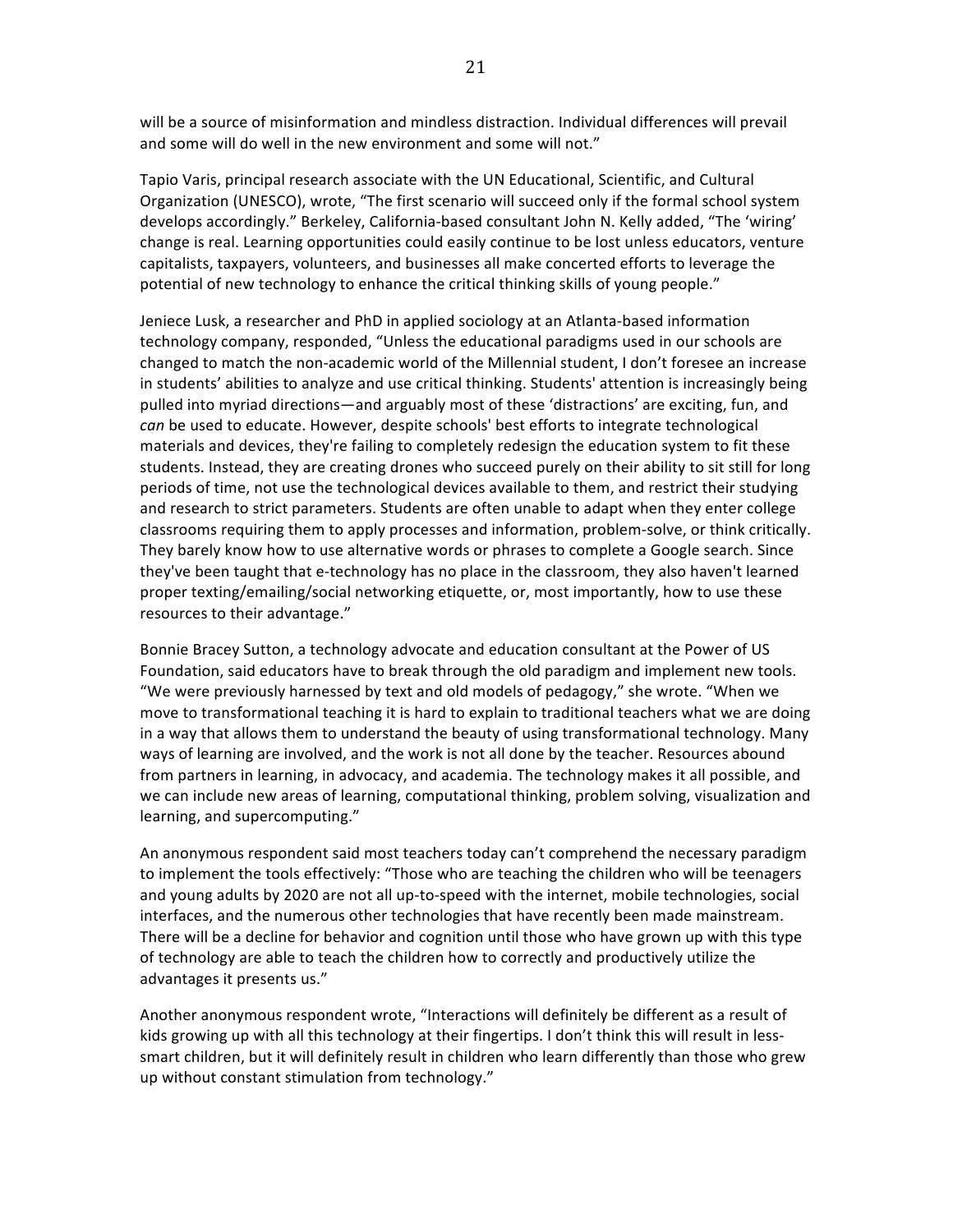Tin Tan Wee, an internet expert based at the National University of Singapore, estimates a slow movement to try to adapt to deal with the likely divide. "After 2020," he predicted, "moreenlightened educators will start developing curricula designed to tap a post-internet era. After 2030, educational systems, primarily private ones, will demonstrate superior outcomes on a wider scale. After 2040, governments will start realising this problem, and public examination systems will emerge.

"The key lynchpin to watch for will be online testing systems which allow for the use of internet access and all the issues of identity, security, copying, plagiarism, etc., some of which companies like Turnitin are starting to address for tertiary education. So during the next 20 to 30 years, a digital divide will grow in educational systems and in outcomes in which the individuals, systems, etc., which can adapt will progress far more rapidly than those who cannot—and they will be the majority and will do badly and suffer. We are already seeing this manifested in the economic scene, where the rich get richer and the poor poorer."

Ken Friedman, dean of the faculty of design at Swinburne University of Technology in Melbourne, Australia, said, "With an added repertoire of experiences and skills, it might be that technology could lead to a brighter future, but today's young people generally do not seem to be gaining the added skills and experiences to make this so."

Freelance journalist Melinda Blau said education in internet literacy is key. "Technology always presents us with a combination of losses and gains," she wrote, "but I believe the internet gives more than it takes away. 2020 will yield primarily helpful results, especially if our schools and other institutions take steps to—in Howard Rheingold's words—help develop internet literacy."

Wesley George, principal engineer for the Advanced Technology Group at Time Warner Cable, said there must be a shift in focus in the education system. "The difference between the two scenarios will come down to the ability of our educational system (or its replacement) to teach people how to manage the flow of information, the interaction between personal and work, social and entertainment, fact and opinion," he predicted. "This does represent an evolutionary change, but the focus must be on the fact that learning means knowing how to filter and interpret the vast quantities of data one is exposed to—we must use the fact that the internet has all of this information to spend less time doing rote memorization and more time on critical thinking and analysis of the information that is available to you."

Tom Franke, chief information officer for the University System of New Hampshire, noted that it is up to people to actively set the agenda if they want a positive outcome. "As machines that 'think' become prevalent and information access becomes even more universal than today, we will need to re-envision our models of education and learning," he said. "The possibility of exploring deep questions will be enhanced, but it will be our culture, not our technology, that determines whether or not we have the will to use the tools in meaningful ways to enhance humanity."

#### **Teachers express many concerns; you can** *feel* **the tension in their words**

A number of people who identified themselves as teachers answered this question as anonymous respondents and most of them expressed frustration and concern for today's students. Several noted that they have seen things "getting worse" over the past decade. Is this at least partially due to the fact that they are still trying to educate these highly connected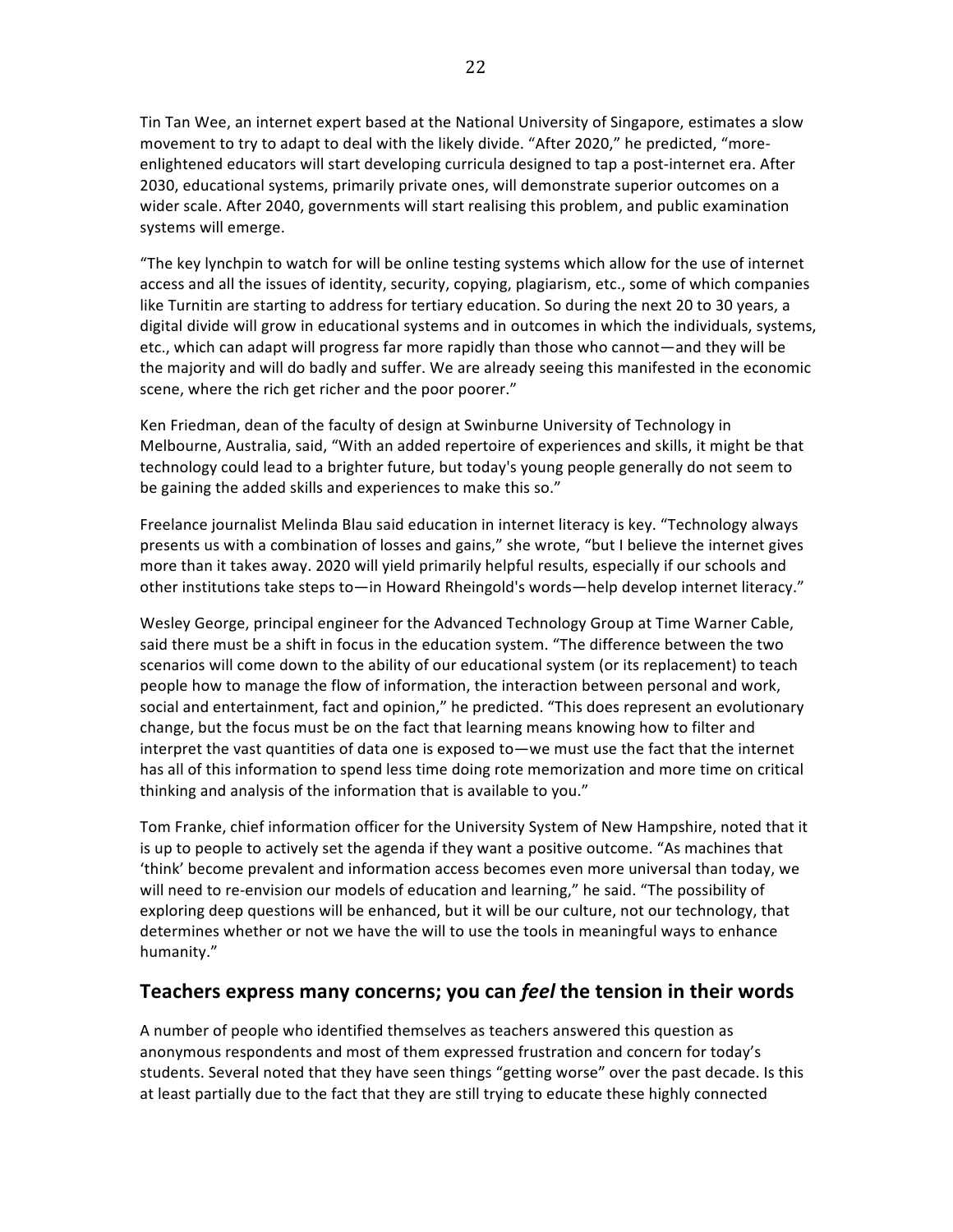young people through antiquated approaches? Perhaps those who have argued for education reform would think so.

Among the responses from those who expressed concerns about the students they are teaching now, some blame technology; some blame culture. Following is a selection of those responses:

"My experience with college students suggests to me that their critical skills are diminishing; they can't make connections or see issues and events in terms of systems, prior choices, or institutions. Instead, any item/event is the equivalent of any other item/event. It is quickly displaced or disconnected from other items/events, and just part of a massive flow. Students don't read books. They rarely read long articles. When they do read, they don't read for arguments. Instead, they skim the middles of pages, perhaps moving their eyes up and down if something interests them. They don't work on retaining what little they read, or even seem to think that taking notes is necessary. Their reasons seem to be that they can always find out whenever they need to. The future will belong to those who can focus. This will be an increasingly small and rare group of people."

"I have seen a general decline in higher-order thinking skills in my students over the past decade. What I generally see is an over-dependence on technology, an emphasis on social technologies as opposed to what I'll call 'comprehension technologies,' and a general disconnect from deeper thinking. I'm not sure that I attribute this to the socalled 're-wiring' of teenage brains, but rather to a deeper intellectual laziness that the Web has also made possible with the rise of more video-based information resources (as opposed to textual resources)."

"I have horror stories about lack of attention. I am not sure that the physiology will change, but I am sure about how the current generation orients to traditional textreading it or writing it. I have also seen the loss of interpersonal communication competence. What has emerged is an overly dramatic face-to-face style and a greater unwillingness to engage or cope with differences. It is extending adolescence."

"I teach at the college level—have been for 12 years. I have seen a change in my students, their behavior, their learning, etc. Students do not know how to frame a problem or challenge. They do not know how to ask questions, and how to provide enough detail to support their answers (from credible sources). Technology is playing a big part in students not only not being able to perform as well in class, but also not having the desire to do so."

"Every day I see young people becoming more and more just members of a collective (like the Borg in *Star Trek*) rather than a collection of individuals and I firmly believe that technology is the cause. I also believe that this phenomenon, which is at first merely seductive, eventually becomes addictive and is going to be very difficult to undo."

"From my teaching I find more and more college students finding trouble in reading, listening, understanding directions, and comparing ideas. It is not wiring so much as change in education and culture, in my opinion."

"The answers that students produce—while the students may be adept at finding them online through Google—tend to be shallow and not thought through very well. However,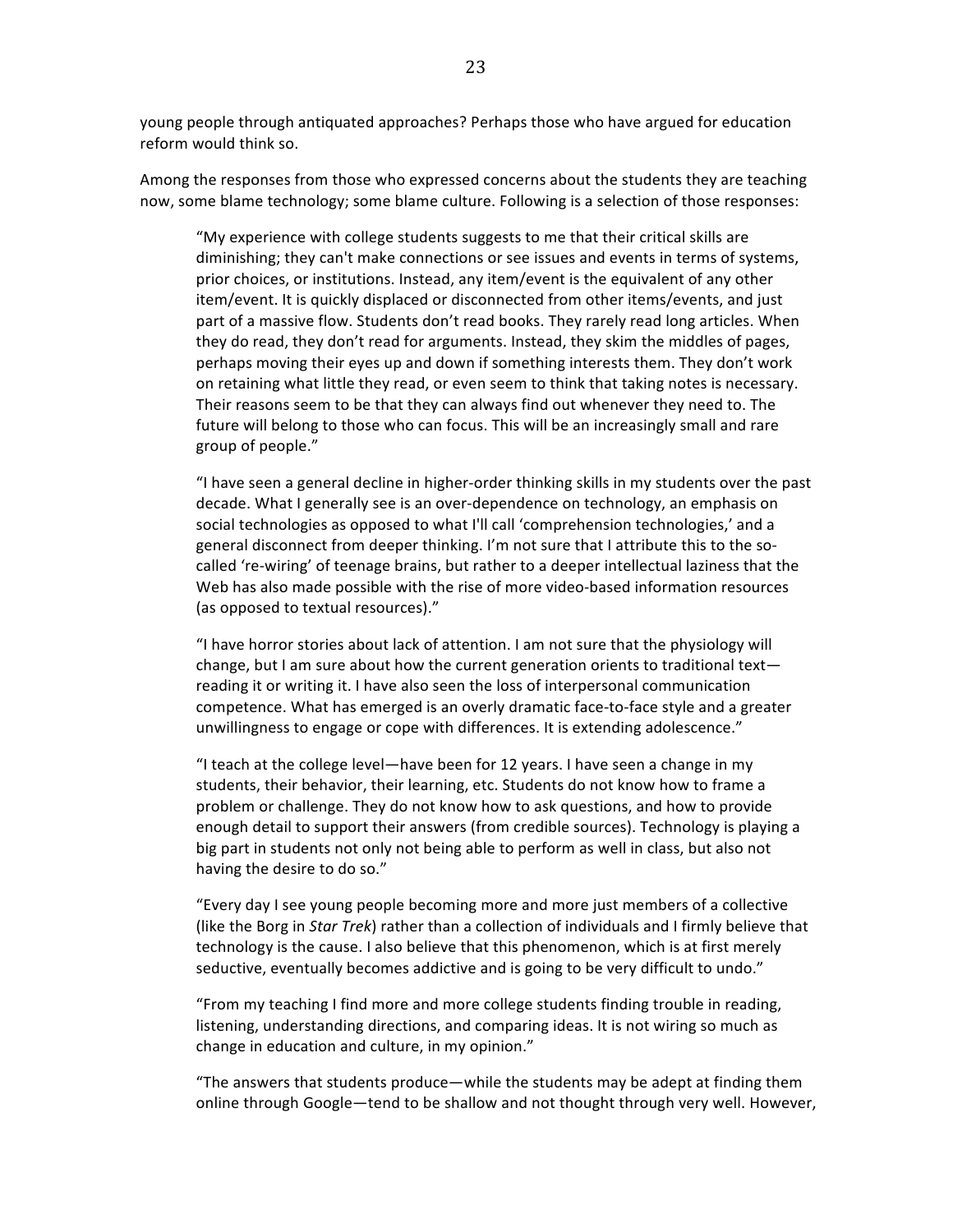to say that somehow they aren't as smart as earlier generations is a crock—many write quite poorly on academic assignments but are fine when blogging and producing diaristic accounts that ask them about themselves—an outcome, doubtless, of the lifetime focus on 'me' that many middle-class and upper-class kids now experience as the norm."

"I do not think that the highly interactive, interrupt-driven, always-on, information-rich society that young people are growing up in is causing a decline in deep intellectual activity. Rather, I think it is the culture at large, driven by the generation before this youngest generation that devalues science, facts, intelligence, reasoning, and intellectual achievement in favor of emoting, celebrity, athletic achievement, fighting and winning, and faith. Also, the culture of praise over criticism leads to a society where to tell someone they are incorrect is at best a social faux pas and at worst reasons for demotion, dismissal, and poor teaching evaluations."

"We're all going to end up being more distracted, shallow, fuzzy thinking, disconnected humans who cannot think or act critically. But this won't be because of the internet, it'll be because of the loss of values and resourcing of things like education and civics and the ridiculous degree to which popular media, etc., are influencing our culture, values, etc."

#### **Widening divide? There's a fear the rich will get richer, the poor poorer**

Teens expert danah boyd raised concerns about a looming divide due to the switch in how young people negotiate the world. "Concentrated focus takes discipline, but it's not something everyone needs to do," she wrote, "unfortunately, it is what is expected of much of the workingclass labor force. I suspect we're going to see an increased class division around labor and skills and attention."

Barry Parr, owner and analyst for MediaSavvy, echoed boyd's concern about a widening divide. "Knowledge workers and those inclined to be deep thinkers will gain more cognitive speed and leverage," he said, "but, the easily distracted will not become more adept at anything. History suggests that on balance people will adapt to the new order. The greatest negative outcome will be that the split in adaptation will exacerbate existing trends toward social inequality."

Alan Bachers, director of the Neurofeedback Foundation, said society must prepare now for the consequences of the change we are already beginning to see. "The presence of breadth rather than depth of cognitive processing will definitely change everything—education, work, recreation," he responded. "Workers will show up unsuited for the robotic, mind-numbing tasks of the factory—jobs now vanishing anyway. Creativity, demand for high stimulus, rapidly changing environments, and high agency (high touch) will be what makes the next revolution of workers for jobs they will invent themselves, changing our culture entirely at a pace that will leave many who choose not to evolve in the dust."

An anonymous survey respondent said children who grow up with access to technology plus the capacity to use it in a positive manner will generally be more successful than others: "Decisionmaking will yield better results and those who are adept at integrating knowledge will be very successful. However, a wired world will be very addictive and those young adults who do not have a clear goal and a desire to achieve something will be caught in a downward spiral from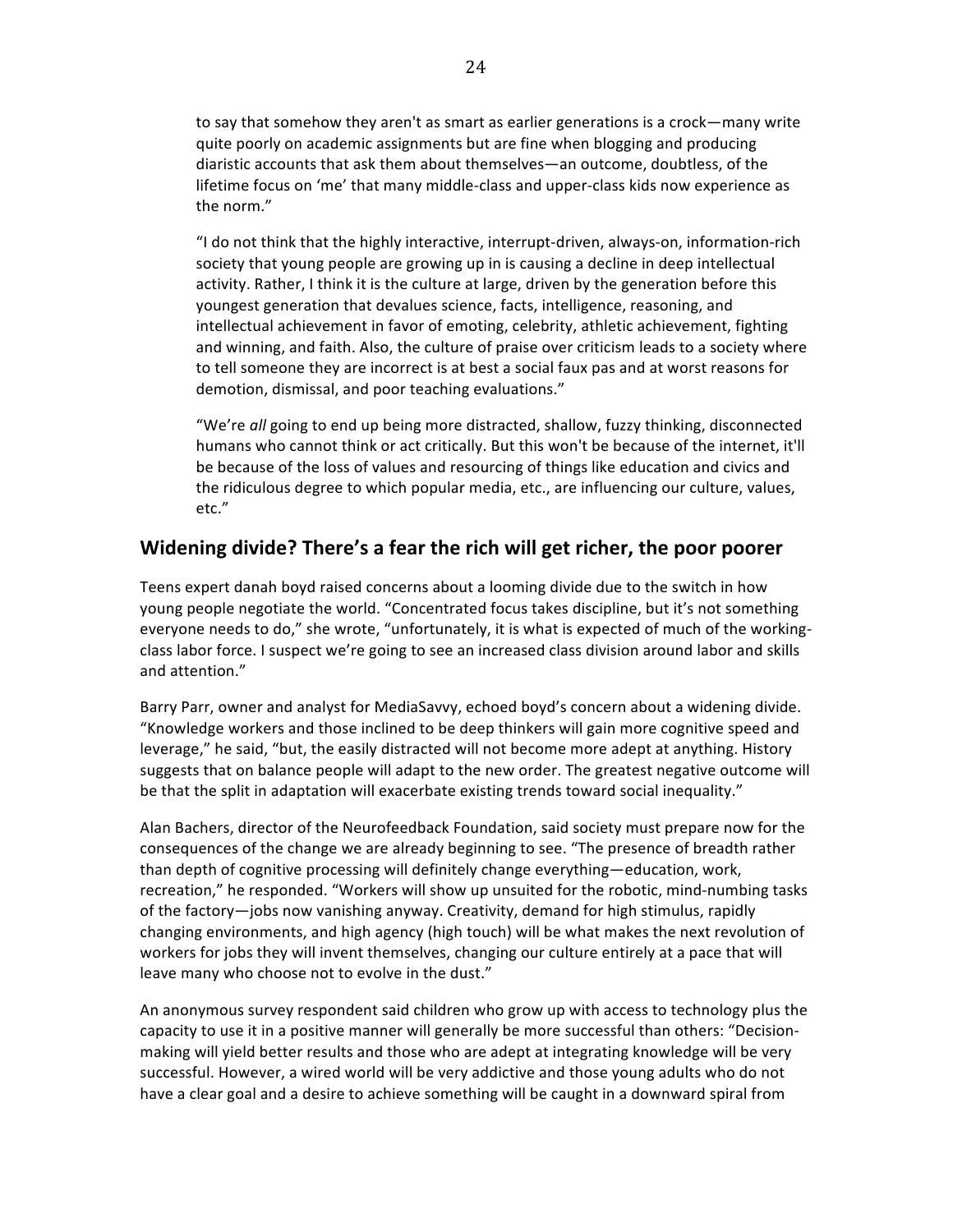which escape will be almost impossible. They will fall further and further behind. The result will be bimodal. The result will be positive overall, but a new type of underclass will be created which will be independent of race, gender, or even geography."

Another anonymous respondent echoed those thoughts, writing, "Young people from intellectually weak backgrounds who have no special driving interest in self-development are all too likely to turn out exactly as the purveyors of a debased mass-culture want them to be: shallow, impulse-driven consumers of whatever is being sold as 'hot' at the moment."

Tin Tan Wee, an internet expert based at the National University of Singapore, noted: "The smart people who can adapt to the internet will become smarter, while the rest, probably the majority, will decline. Why? The reason is simple. Current educational methods evolved to their current state mostly pre-internet. The same goes for a generation of teachers who will continue to train yet another generation of kids the old way. The same goes for examination systems, which carry out assessment based on pre-internet skills. This mismatch will cause declension in a few generations of cohorts. Those who are educated and re-educable in the internet way will reap the benefits of the first option. Most of the world will suffer the consequence of the second. The intellectual divide will increase. This in turn fuels the educational divide because only the richer can afford internet access with mobile devices at effective speeds."

#### Some say the use of tech tools has no influence in the brain's 'wiring'

Well-known blogger, author, and communications professor Jeff Jarvis said we are experiencing a transition from a textual era and this is altering the way we think, not the physiology of our brains. "I don't buy the punchline but I do buy the joke," he wrote. "I do not believe technology will change our brains and how we are 'wired.' But it can change how we cognate and navigate our world. We will adapt and find the benefits in this change."

He continued: "Hark back to Gutenberg. Elizabeth Eisenstein, our leading Gutenberg scholar, says that after the press, people no longer needed to use rhyme as a tool to memorize recipes and other such information. Instead, we now relied on text printed on paper. I have no doubt that curmudgeons at the time lamented lost skills. Text became our new collective memory. Sound familiar? Google is simply an even more effective cultural memory machine. It has already made us more fact-based; when in doubt about a fact, we no longer have to trudge to the library but can expect to find the answer in seconds. Scholars at the University of Southern Denmark have coined the wonderful phrase 'the Gutenberg Parenthesis' to examine the shift into and now out of a textually based society."

"Before the press," Jarvis concluded, "information was passed mouth-to-ear, scribe-to-scribe; it was changed in the process; there was little sense of ownership and authorship. In the fivecentury-long Gutenberg era, text did set how we see our world: serially with a neat beginning and a defined end; permanent; authored. Now, we are passing out of this textual era and that may well affect how we look at our world. That may appear to change how we think. But it won't change our wires."

Jim Jansen, an associate professor of information science and technology at Penn State University and a member of the boards of eight international technology journals, noted, "I disagree with the opening phrase: 'In 2020 the brains of multitasking teens and young adults are 'wired' differently from those over age 35.' I find it hard to believe that hard wiring, evolved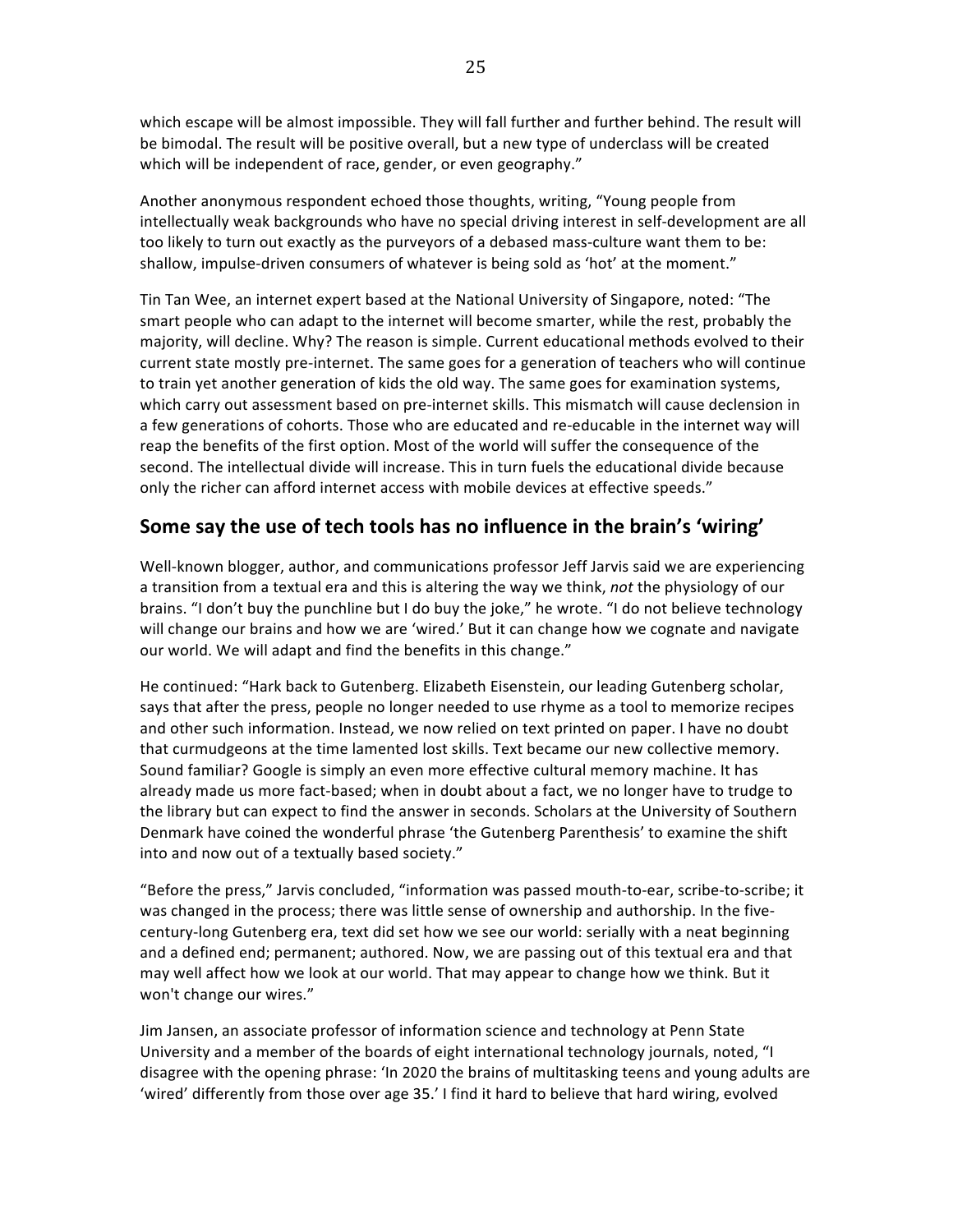over millions of years can be re-wired. We can learn to use tools that impact the way we view things, but to say this is wiring is incorrect."

Tracy Rolling, a product user experience evangelist for Nokia, observed, "One of the great things about the internet is that it frees up people's memories. You don't have to remember information; you only have to remember how to find the information you need. Most of the information we need, we don't need all the time. There's no reason to actually remember it at all..... We don't bother to remember things we know our spouse will remember for us. The internet is the same thing on a larger scale. I remember 15 years ago when people were terrified that kids would not be able to write because of the text-message shorthand that they had invented for themselves. It turns out that kids who use (and invent) text-message shorthand have better verbal skills than us oldsters do because text-message shorthand is inventive word play. The kids aren't smarter or dumber than we were; technology helps us free our brains for more useful things."

Some analysts framed their arguments in more general terms and argued that there will not be significant cognitive change. This is the way Seth Finkelstein, a prominent tech analyst and programmer, put it: "I really wish there was an option for: 'In 2020 the brains of teens and young adults are *not* 'wired' differently from those over age 35 and overall it yields essentially identical results. They learn roughly the same amount, as for most people the speed of information access is not the limiting factor. In sum, the changes in learning behavior and cognition among the young aren't significantly affected.'"

#### **Questioning the idea of multitasking; some define it to be impossible**

The word "multitasking" has firmly rooted itself as the primary descriptor used to refer to the task-juggling and attention-switching that is part and parcel of the hyperconnected lifestyle. Multitasking is a common act among today's teens and 20s set. The semantics of the word have been argued, with many saying it is not possible to perform multiple tasks simultaneously.

"Regarding the word 'multitasking,' cognitive, behavioral, and neurological sciences are moving toward a consensus that such a state does not actually exist in the human brain," observed emerging technology designer Annette Liska. "We may make many quick 'thoughts' in succession, but human performance in any activity that is done without focus (often termed 'multitasking') is of significantly lower quality, including an absence of quality and consciousness. The word unfortunately perpetuates a false ideal of the human capacity to perform and succeed."

Devra Moehler, a communications faculty member at the University of Pennsylvania, shared research resources. "Eyal Ophir (Stanford) and others [have shown] the effects of multitasking are negative, even for those who think they are good at it. Matt Richtel wrote about this topic in the 2010 New York Times article Your Brain on Computers: Attached to Technology and Paying a *Price* and Helene Hembrooke and Geri Gay wrote in 2003 for the Journal of Computing in Higher Education The Laptop and the Lecture: The Effects of Multitasking in Learning Environments. The desire for constant stimulation and task switching is being inculcated in our youth, but not necessarily the ability to manage multitasking effectively to get more done. The end result will be negative. Concentration and in-depth thought may be skills that are rare, and thus highly valued in 2020."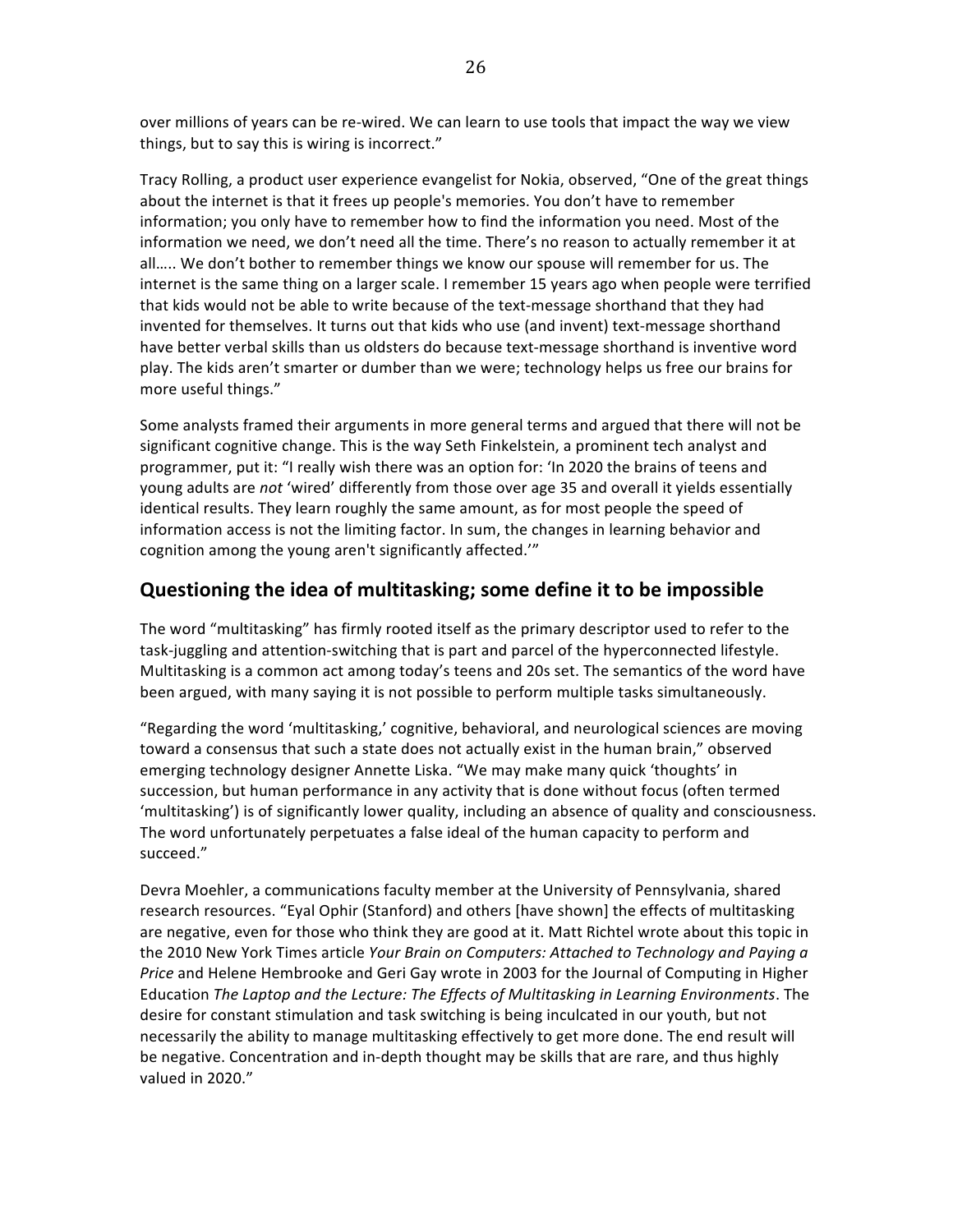"I agree with all of those who say that multitasking is nothing more than switching endlessly from one thought to another—no one can think two things at once—but I don't agree that this kind of attention-switching is destructive or unhealthy for young minds," added Susan Crawford, professor at Harvard University's Kennedy School of Government and formerly on the White House staff. "It's just the way the world works now, and digital agility is a basic skill for everyone. At the same time, I have hopes for my students: I hope they'll discover the flow experience of reading long-form works and won't need distraction in order to concentrate; I hope they'll go on finding ways to hang out that are meaningful and don't involve devices."

Nikki Reynolds, director of instructional technology services at Hamilton College, said studies indicate that young people are not truly multitasking. "They are 'time slicing'," she responded. "A few seconds of attention to the phone, now switch to the homework, now the TV, now back to the phone. This means it takes them longer to complete any one task, such as their homework. It also appears to affect the quality of their work. However, in my experience as a manager of only a few people, all of whom must interact daily with many more people, I am beginning to believe that this time slicing will become a skill that will help young people manage adult life better. The number of people who need our attention to answer a quick question or connect them to some resource is growing rapidly, and this requires me and my team to spend a lot of time switching contexts as part of our jobs. We touch a lot of people for brief little bits of time, in an unpredictable stream of interactions. I suspect the kids will be fine."

Gina Maranto, a co-director in the graduate program at the University of Miami, said information multitasking is not a new phenomenon. "My father, a corporate editor, used to watch television, read magazines, and listen to the radio at the same time long before computers, cellphones, or iPads," she said. "On the whole, I believe access to information and to new techniques for manipulating data (e.g., visualization) enhance learning and understanding rather than negatively impact them. Like Diderot's encyclopedia, which freed up knowledge that had been locked in guilds, the internet and World Wide Web have freed up knowledge that was locked in proprietary databases, archives, and other difficult-to-access sources—and this has farflung implications, not just educational but socioeconomic and cultural ones. The best students will use these technologies to carry out higher-level cognitive tasks."

Communications consultant Stowe Boyd says new studies may be showing us that multitasking is actually quite possible. "There is recent evidence (published by researchers Jayson Watson and David Strayer) that suggests that some people are natural 'supertaskers' capable of performing two difficult tasks at once, without loss of ability on the individual tasks," he wrote. "This explodes the conventional wisdom that 'no one can really multitask,' and by extension the premise that we shouldn't even try. The human mind is plastic. The area of the brain that is associated with controlling the left hand, for example, is much larger in professional violinists. Likewise, trained musicians listen to music differently, using more centers of the brain, than found in non-musicians. To some extent this is obvious: we expect that mastery in physical and mental domains will change those master's perceptions and skills. But cultural criticism seems to want to sequester certain questionable activities—like video gaming, social networking, multitasking, and others—into a no-man's-land where the plasticity of the human mind is negative. None of these critics wring their hands about the dangerous impacts of learning to read, or the intellectual damage of learning a foreign language. But once kids get on a skateboard, or start instant messaging, it's the fall of Western civilization."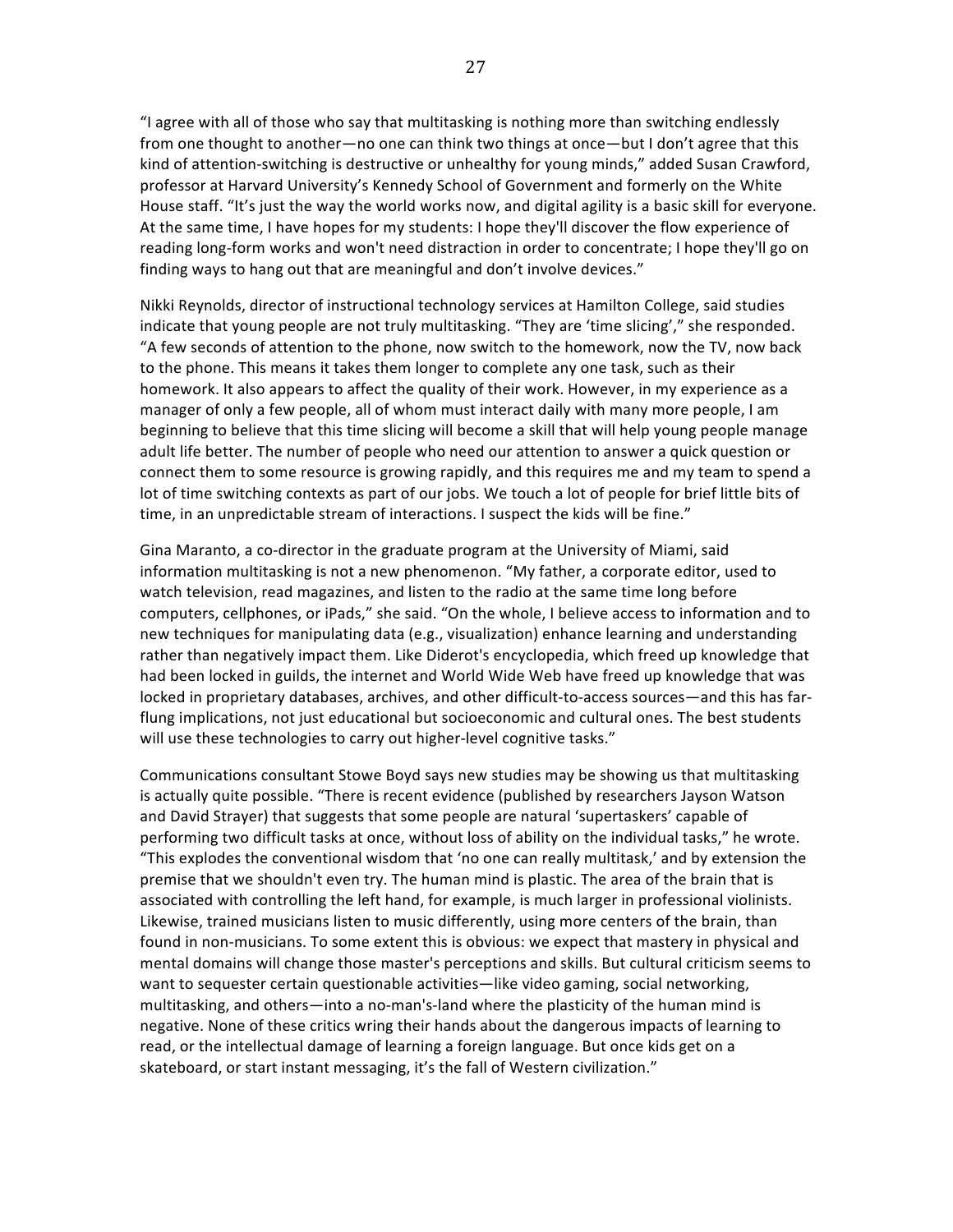Boyd said it seems as if the social aspects of Web use frighten many detractors, adding, "But we have learned a great deal about social cognition in recent years, thanks to advances in cognitive science, and we have learned that people are innately more social than was ever realized. The reason that kids are adapting so quickly to social tools online is because they align directly with human social connection, much of which takes place below our awareness. Social tools are being adopted because they match the shape of our minds, but yes, they also stretch our minds based on use and mastery, just like martial arts, playing the piano, and badminton."

#### Contrary to popular belief, young people are not digital wizards

David Ellis, director of communications studies at York University in Toronto, has a front-row seat to observe how hyperconnectivity seems to be influencing young adults. He said it makes them less productive and adds that most of them do not understand the new digital tools or how to use them effectively. "The idea that Millennials have a cognitive advantage over their elders is based on myths about multitasking, the skill-sets of digital natives, and 24/7 connectedness," he commented. "Far from having an edge in learning, I see Millennials as increasingly trapped by the imperatives of online socializing and the opportunities offered by their smartphones to communicate from any place, any time.

"I can see this in the living experiment that takes place every week in the computer lab where I teach internet technologies to fourth-year communication studies majors. Students everywhere have become relentless in their use of mobile devices for personal messaging. Even good students delude themselves into thinking they can text friends continuously while listening to a lecture and taking notes and, in the process, retain information and participate in discussions. But good research has shown that even especially bright kids are *less* productive when multitasking, a finding resisted by plenty of grown-ups as well.

"Our fondness for thinking positively about multitasking, especially among the young, gets a lot of reinforcement from two other assumptions: that Millennials have a special aptitude for digital media because they've grown up digital; and that ubiquitous, seamless connectivity is a positive social force. The first assumption is baloney; the second is fraught with contextual problems. Of the hundreds of liberal arts students I've taught, not one in ten has come into my class with the slightest clue about how their digital devices work, how they differ from analog devices, how big their hard drive is, what Mbps (megabytes per second) measures. In other words, they're just like people who haven't grown up digital. And of course the immersive nature of  $24/7$ connectedness creates the illusion that Millennials can somehow tap into a form of collective intelligence just by being online, while looking impatiently for messages every three minutes.

"I don't think there's anything inherently bad or anti-social about smartphones, laptops, or any other technology. I do, however, believe we are entering an era in which young adults are placing an inordinately high priority on being unfailingly responsive and dedicated participants in the web of personal messaging that surrounds them in their daily lives. For now, it seems, addictive responses to peer pressure, boredom, and social anxiety are playing a much bigger role in wiring Millennial brains than problem-solving or deep thinking."

## **Hello! AOADD (Always-On Attention Deficit Disorder) is age-defying**

Rich Osborne, senior IT innovator at the University of Exeter in the UK, said his own life and approaches to informing and being informed have changed due to the influence of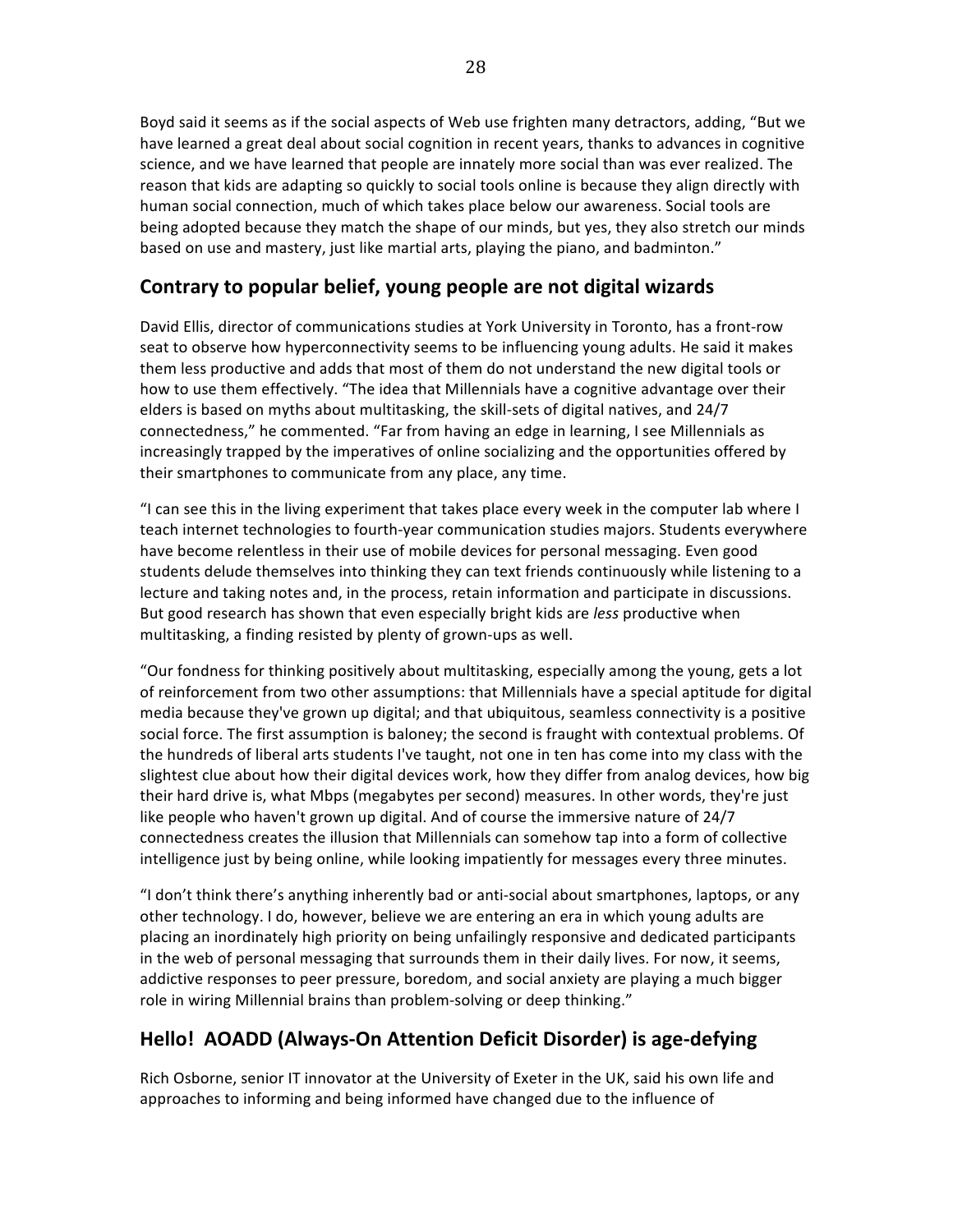hyperconnectivity. "As I am in possession of just about every technical device you can name and I am using just about every cloud service you can think of, you'd think I'd be all for this," he observed. "But I've started to wonder about how all this use of technology is affecting me. I strongly suspect it's actually making me less able to construct more complex arguments in written form, for example—or at the very least it is certainly making such construction harder for me. Of course it might be other issues, stress at work, getting older, interests changing, any number of things—but underlying all these possibilities is the conscious knowledge that my information-consumption patterns have become bitty and immediate.

"I've noticed in my own habits how the instant availability of bite-size data has led me away from deeper more complex texts, a form of intellectual procrastination—perhaps even addiction-style behaviour. Of course this might just be temporary—more an effect of the current state of the internet, as opposed to something that is baked into the very nature of the internet itself. In the meantime, though, the immediate and bite-size nature of internet exchanges will make it harder for multitasking teens and young adults to undertake deep thinking in particular, and the 'top-10' effect, i.e., people selecting whatever Google proposes on the first page of search results, may lead to a plateau of intellectual thinking as we all start to attend to the same content."

An anonymous respondent agreed, writing, "I find in myself that switching constantly between tasks, and the eyesight and energy issues from sitting in front of a screen all day make it harder for me to concentrate and connect with others in both online and offline settings. I have a shorter attention span. I'm less patient because I'm used to not having to wait for information; there are many things worth doing that take time, are tedious, and require patience. Who among us doesn't rely on a phone or computer for knowing what to wear, how to get from A to B, and to know what's happening with our friends, even those we rarely speak to? I don't see how the more positive scenario could result."

Another wrote, "I'm 33 years old and over the last two years have ramped up my time spent on the internet to 10-plus hours a day. The effects have been detrimental. My attention span for longer-form information consumption such as books, movies, long-form articles, and even vapid 30-minute TV shows has been diminished immensely. My interpersonal communications skills are suffering, and I find it difficult to have sustained complex thoughts. My creativity is zapped and I get very moody if I'm away from the Web for too long."

Debbie Donovan, a marketing blogger based in Mountain View, California, described her experience: "As an over 35-er, I can tell you that I've deliberately re-wired my brain and I can manage a more complex and rewarding life situation as a result of the digital skills deliberately acquired. I am more effective in my work. How we interact digitally is infinitely revealing of how our brains work with all the inputs we receive. I am more effective in my personal life because I can reach out and stay in touch with a much larger circle of friends and family and cultivate the level of intimacy I can achieve in those relationships."

Heidi McKee, an associate professor of English at Miami University, said, "Nearly 20 years ago everyone was saying how teens were going to be wired differently, but when you look at surveys done by Pew, AARP, and others, older adults possess just as much ability and desire to communicate and connect with all available means."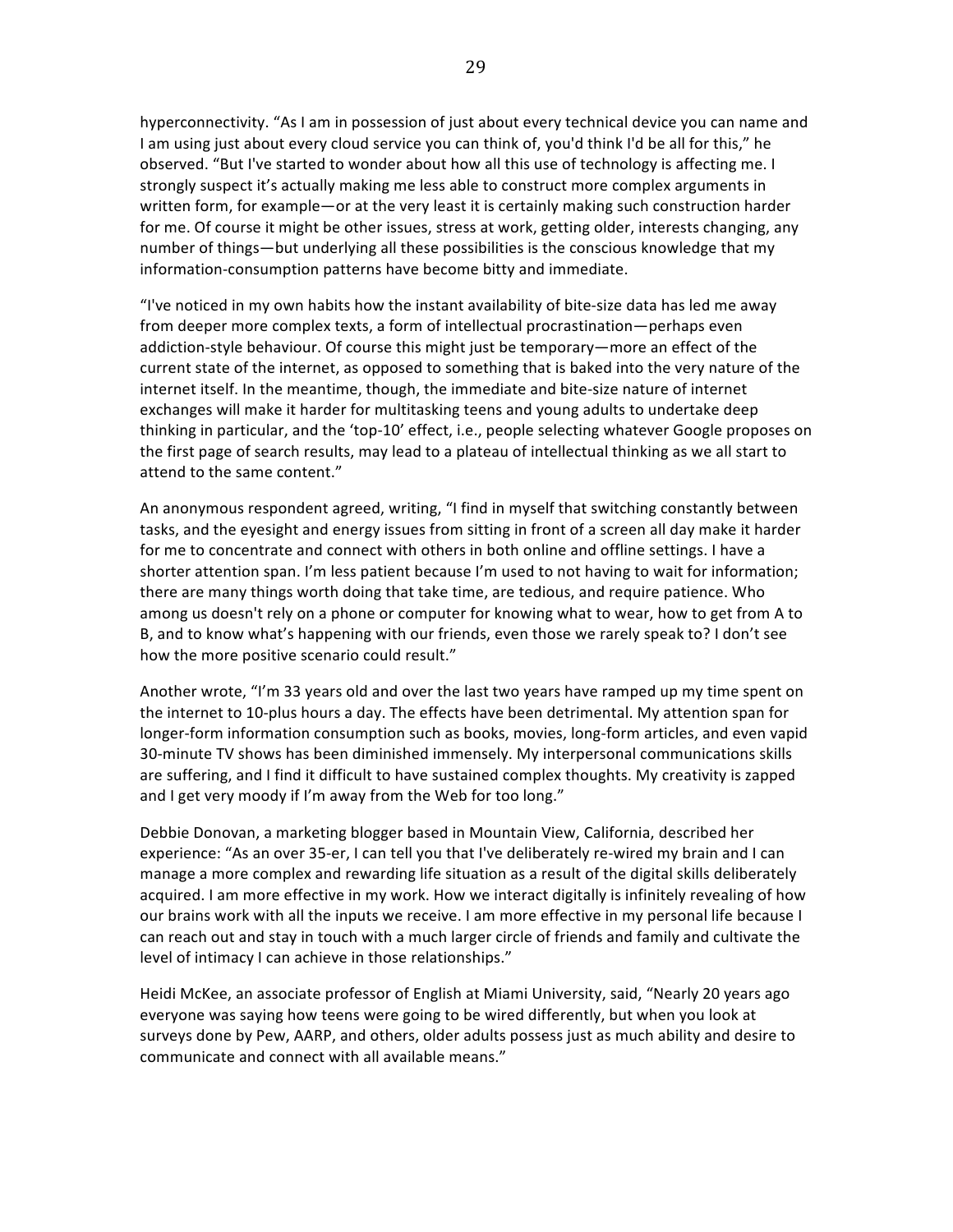Dan Ness, principal researcher at MetaFacts (producers of the Technology User Profile), noted that each generation laments the younger generation and imagines a world that's either completely better or worse than the current one. "You can go back to writings from hundreds and thousands of years ago and hear the same conclusion," he said. "While most aging adults don't want to admit to their own calcification or rigidity, nor how their memory of past events may be romanticized or simplified, there seems to be a perennial need to imagine a starkly changed future. So, this statement is less about the internet and technology per se, and more about human development. The under-35 group is more likely to fully use the tools and technology around them and incorporate them into their lives. In the main, as people age, they will choose to use what they've learned for 'positive' or 'negative' outcomes."

A respondent wittily observed the age discrimination implicit in the scenario, writing, "I ain't a technophobe and I really hate it when internet use is demonised for creating problem teens."

#### No matter what the tech, it all comes down to human nature

Human tendencies drive human uses of technology tools. Many of the people participating in this survey emphasized the importance of the impact of basic human instincts and motivations.

Some survey respondents observed that all new tools initially tend to be questioned and feared by some segment of the public. Socrates, for instance, lamented about the scourge of writing implements and their likely threat to the future of intelligent discourse. In his response to this survey question, Christopher J. Ferguson, a professor from Texas A&M whose research specialty is technologies' effects on human behavior, noted, "The tendency to moralize and fret over new media seems to be wired into us."

He added, "Societal reaction to new media seems to fit into a pattern described by moral panic theory. Just as with older forms of media, from dime novels to comic books to rock and roll, some politicians and scholars can always be found to proclaim the new media to be harmful, often in the most hyperbolic terms. Perhaps we'll learn from these past mistakes? I think we may see the same pattern with social media. For instance the American Academy of Pediatrics claims for a 'Facebook Depression' already have been found to be false by independent scholarly review. New research is increasingly demonstrating that fears of violent video games leading to aggression were largely unfounded. Youth today are the least aggressive, most civically involved, and mentally well in several generations. Independent reviews of the literature by the US Supreme Court and the Australian Government have concluded the research does not support links between new technology and harm to minors. I think on balance we'll eventually accept that new media are generally a positive in our lives."

Several survey participants noted that basic human responses are being leveraged to advantage by marketers tapping into human tendencies. "There are evolutionary traits and preferences that are hard-wired in, and that's where the danger lies—not in teenagers wasting their time writing SMSs rather than novels for the ages, but in marketers' ever-increasing ability to tap in to addictive and deep-seated psychological traits that are common to all of us, to convince us to play just one more round of *Angry Birds*, or have just one more scoop of salted-caramel ice cream," wrote an anonymous respondent. "The pervasive network allows people to build more quickly on the foundations laid by their predecessors, but it also allows more efficient delivery of increasingly addictive media that caters to our troop-of-apes-on-the-savannah social needs for popularity and attention."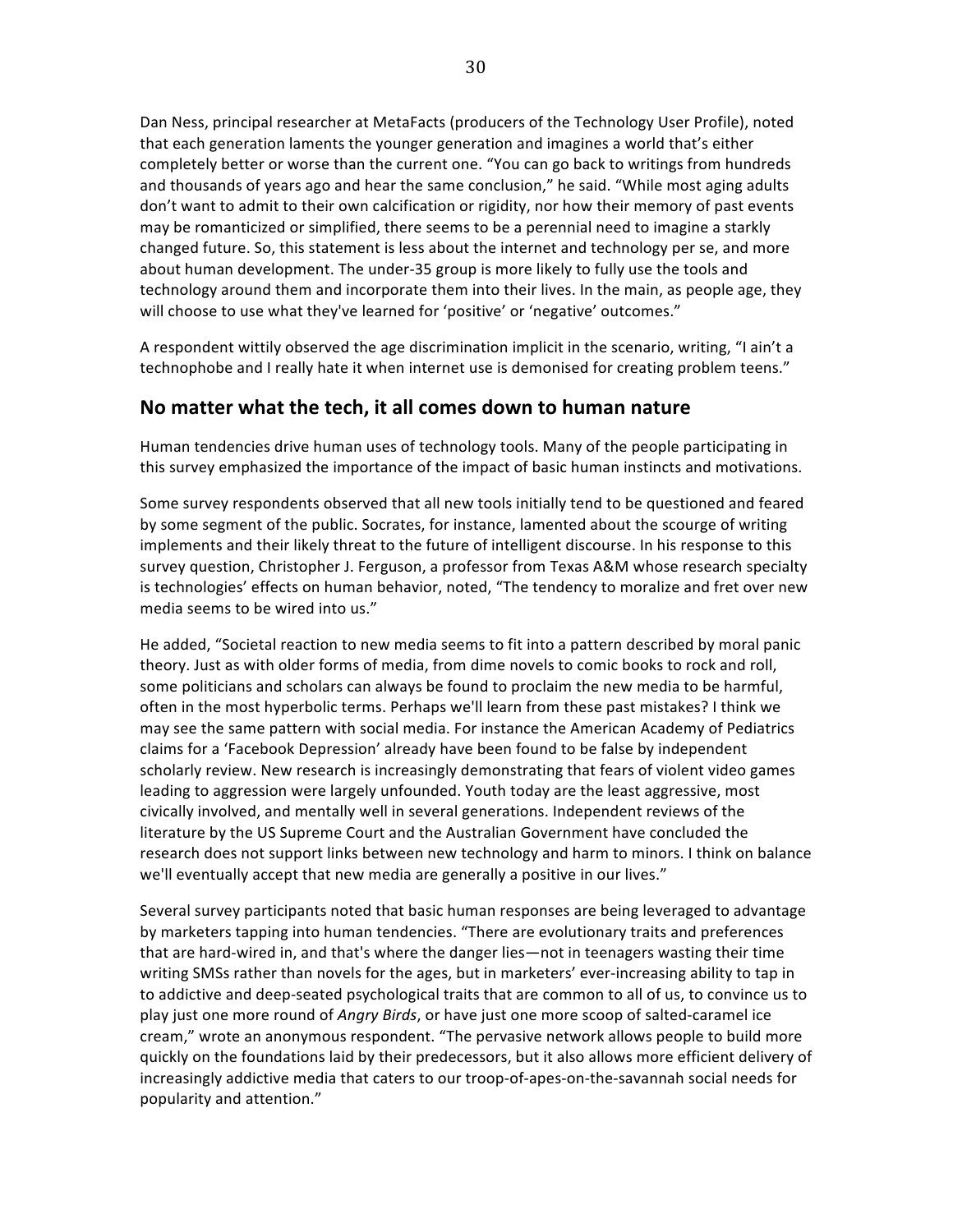One anonymous respondent noted that it is human to take the easy path, writing: "Learning requires three key underlying skill sets—patience, curiosity, and a willingness to question assumptions. Unfortunately, the internet can tend to give answers too quickly and make people think they are experts simply because they can access anything and everything immediately. Ensuring that youth understand that really understanding something requires lots of time and substantial amounts of thinking and questioning is going to be a challenge." Another anonymous respondent added that the easy path generally leads to entertainment more often than education or enlightenment: "We are already beginning to see the short attention spans people have as well as their lack of overall knowledge about their world and local context. Just consider the dreadful state of political dialog in this country today. People are distracted from deep engagement and are solely interested in being entertained, most often by viewing the misfortune of others."

Human nature, one anonymous respondent noted, has its sunny side and its dark side: "Those who are interested, driven, engaged, and excited about learning will learn, grow, and develop for its own sake. Those who are not, will not; they'll party, they'll coast, and they'll become investment bankers."

There were those who expressed optimism about human nature and the days ahead. An anonymous respondent wrote, "Our surrounding world is developing and changing, and teens, youth, and children are going to be leading the way through the new world just like they always have." Another added, "I am an optimist with faith in the deeper motivations of our species to learn, acquire understanding, and be challenged." And another added: "People will always want the same things—sex, power, affection, fulfillment, etc.—and they will use technologies as they always have, to seek out more of the things they want, which intrinsically involve interacting with other people. Ask a geeky friendless kid in small-town America 40 years ago if he'd like to have some way of communicating with people who appreciate him."

Richard Titus, a venture capitalist based in London and San Francisco, said the construction of strong social and moral frameworks is necessary for positive evolution. "The idea in the 1960s of unstructured, unguided, collaborative contribution was considered anathema, yet it brought us one of the most important human inventions, the internet, un-imaginable within the previous mental model," he wrote. "The most important thing to bring a positive vision of 2020 is to steer the next generation towards results—meaningful, measurable results, with less focus on how they are arrived at—and to build stronger social, moral frameworks to replace those roles previously held by power structures which relied on the previous models."

#### The most-desired skills of 2020 will be...

Survey respondents say there's still value to be found in traditional skills but new items are being added to the menu of most-desired capabilities. "internet literacy" was mentioned by many people. The concept generally refers to the ability to search effectively for information online and to be able to discern the quality and veracity of the information one finds and then communicate these findings well.

David D. Burstein, a student at New York University and author of Fast Future: How the *Millennial Generation is Remaking Our World, noted, "A focus on nostalgia for print materials,* penmanship, and analog clock reading skills will disappear as Millennials and the generation that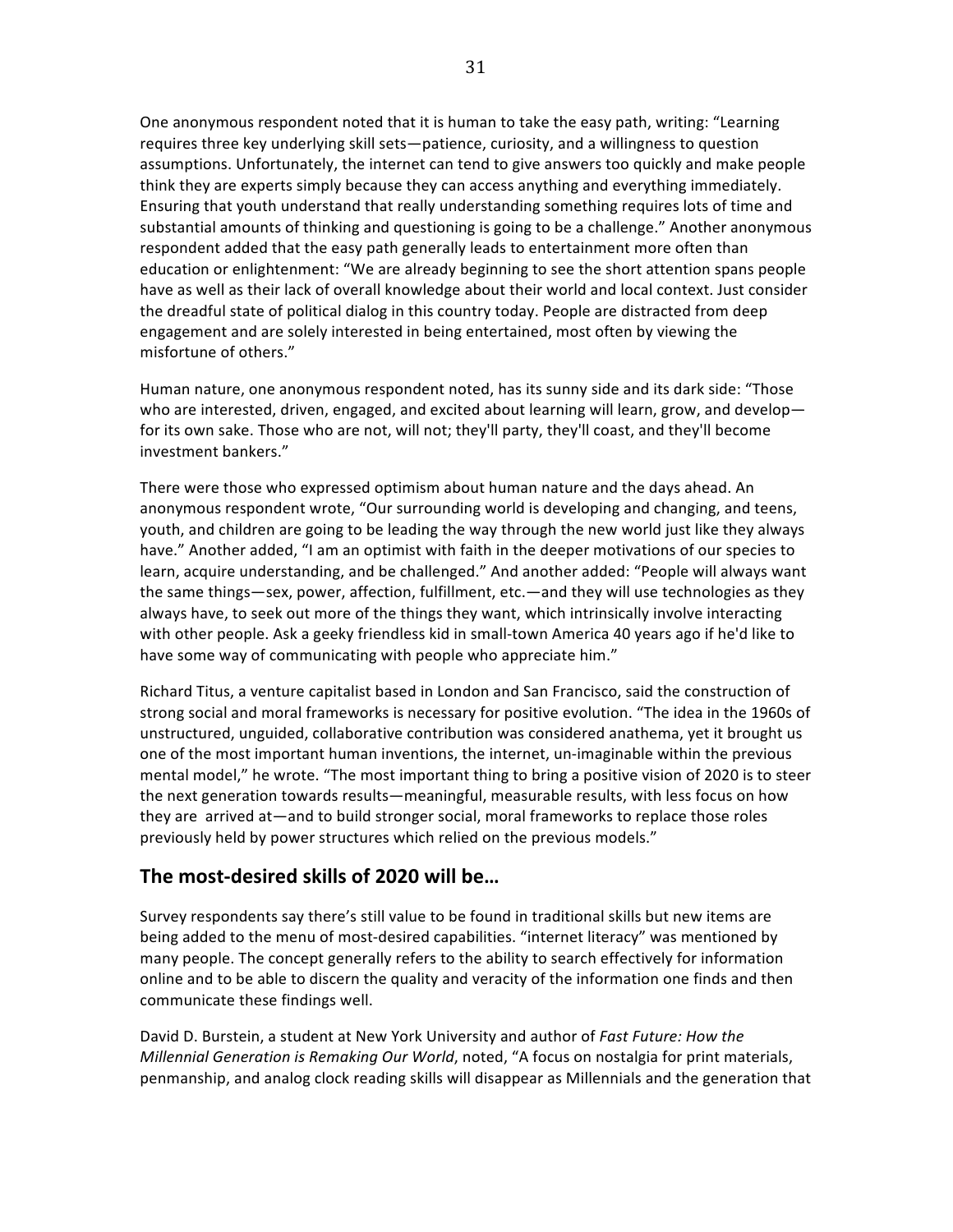follows us will redefine valued skills, which will likely include internet literacy, how to mine information, how to read online, etc."

Collective intelligence, crowd-sourcing, smart mobs, and the "global brain" are some of the descriptive phrases tied to humans working together to accomplish things in a collaborative manner online. Internet researcher and software designer Fred Stutzman said the future is bright for people who take advantage of their ability to work cooperatively through networked communication. "The sharing, tweeting, and status updating of today are preparing us for a future of ad hoc, always-on collaboration," he wrote. "The skills being honed on social networks today will be critical tomorrow, as work will be dominated by fast-moving, geographically diverse, free-agent teams of workers connected via socially mediating technologies."

Frank Odasz, a consultant and speaker on 21<sup>st</sup> century workforce readiness, rural e-work and telework, and online learning, said digital tools are allowing human networks to accelerate intelligence. "Because everything is becoming integrated and interrelated, youth's abilities for expansive thinking and public problem solving will dramatically increase," he noted. "Youth are learning to focus on 'what matters most,' with an emphasis on leveraging social media as one's personal learning network. Purposeful collaborative actions will leverage shared knowledge—if we all share what we know, we'll all have access to all our knowledge. Peer-evaluated, crowdaccelerated innovation will be recognized as a new dynamic for our global hologram of shared imagination. Digital reputations will be judged by the level of leveraged meaningful activities one leads, and is directly involved in advocacy for. Just-in-time, inquiry-based learning dynamics will evolve along with recognition that the best innovations can be globally disseminated to billions in a day's time."

Jonathan Grudin, principal researcher at Microsoft, emphasized the critical thinking involved in analytical search processes. "The essential skills will be those of rapidly searching, browsing, assessing quality, and synthesizing the vast quantities of information that is available and is of importance or interest to each person. These skills were not absent before but were not needed when the available significant information was less, more heavily vetted in advance, and more difficult to access. In contrast, the ability to read one thing and think hard about it for hours will not be of no consequence, but it will be of far less consequence for most people."

Jeffrey Alexander, senior science and technology policy analyst at SRI International's Center for Science, Technology & Economic Development, said, "As technological and organizational innovation comes to depend on integrating and reconfiguring existing and new knowledge to solve problems, digital and computational thinking will become more and more valuable and useful. While digital thinking may lead to excessive multitasking and a reduction in attention span, the human brain can adapt to this new pattern in stimuli and can compensate for the problems that the pattern may cause in the long run. Online and digital interaction will make new forms of expression more important in social relationships, so that there is less emphasis on superficial attributes and more value placed on meaningful expression and originality of ideas."

"These two modes of thinking (rapid information gathering vs. slower information processing and critical analysis) represent two different cultures, each with its own value system," maintained Patrick Tucker, deputy editor of The Futurist magazine. "They can work together and complement one another but only with effort on the part of both sides. Ideally, internet users across age groups take the time to develop critical thinking ability. We value these too cheaply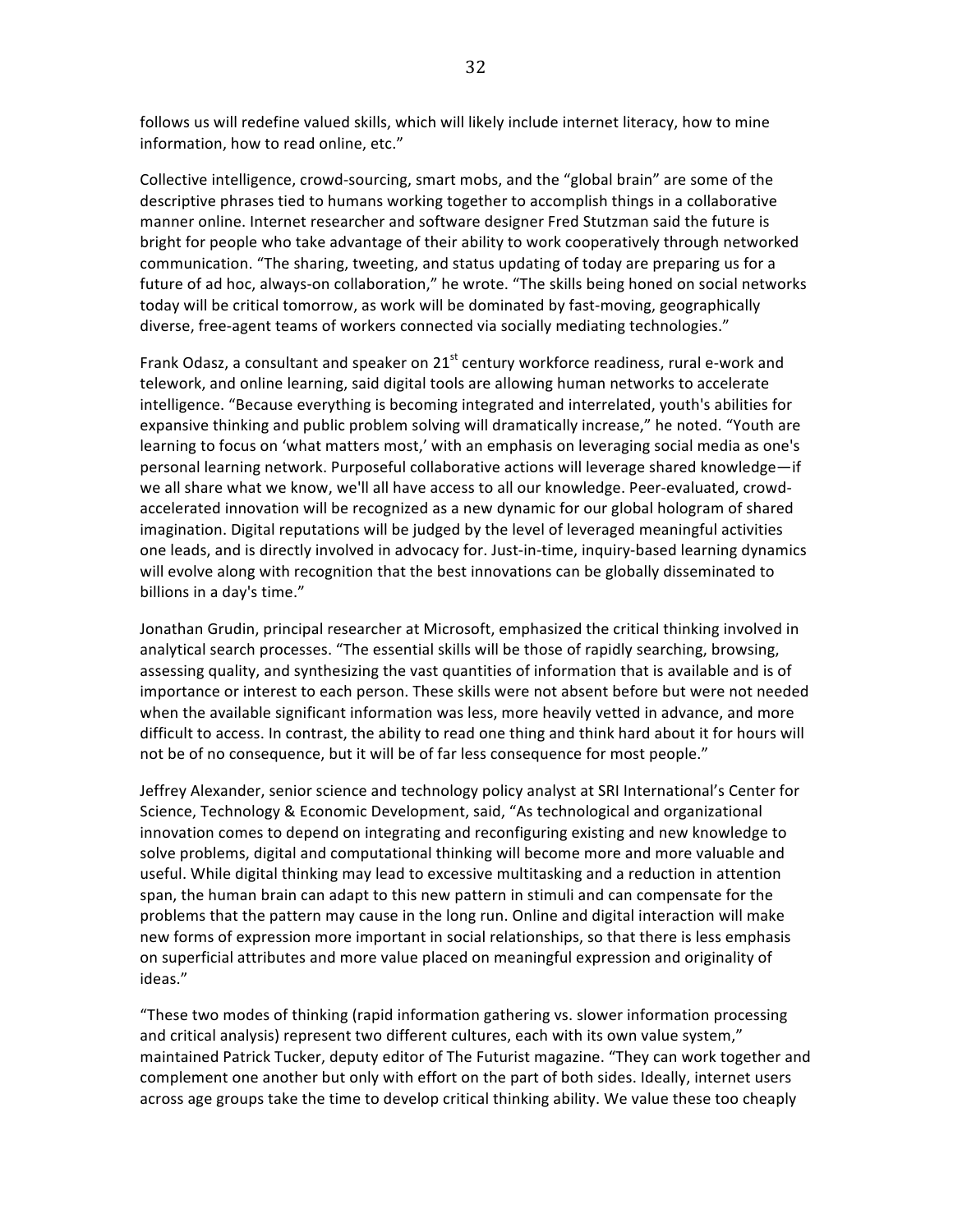today. The internet, in its very nature, pushes and encourages feral information gathering, so no special training or attention is really required to instruct the 'over 35' set how to find what they want online quickly. The premise of the question, thus, is flawed. On the contrary, some of the best content aggregation out there is done by baby boomers. Quick pattern recognition and extrapolation is a natural mental state. The ability to focus, to analyze critically, these require learning and practice."

An anonymous survey respondent said talented people will have the ability to work with people on both sides of the technology divide: "There is too much of a gap between the 'people in charge' and the 'wired kids,' leaving too much room for miscommunication and inevitable friction. In 2020, I would imagine that the most highly valued intellectual and personal skills will be the ability to exist in both of these spaces."

P.F. Anderson, emerging technologies librarian at the University of Michigan-Ann Arbor, suggested that it's not just the new-age literacies that should be emphasized, writing: "Have young folk practice rapid retrieval skills alongside quiet time, personal insight, attention to detail, memory. Develop the skills to function well both unplugged and plugged-in."

Gina Maranto, a co-director in the University of Miami's graduate program, said ways of thinking to serve the common good will be of the greatest benefit. "Probably the most highly valued personal skills," she wrote, "will be cosmopolitanism, in the way philosopher Kwame Appiah conceives it—the ability to listen to and accommodate to others—and communitarianism, in the way sociologist Amitai Etzioni has outlined—an awareness that there must be a balance between individual rights and social goods."

Tom Hood, CEO of the Maryland Association of CPAs, shared feedback from hundreds of grassroots members of the CPA profession, who weighed in on the critical skills for the future in the CPA Horizons 2025 report and arrived at these: 1) Strategic thinking—being flexible and future-minded, thinking critically and creatively. 2) Synthesizing—the ability to gather information from many sources and relate it to a big picture. 3) Networking and Collaboration understanding the value of human networks and how to collaborate across them. 4) Leadership and communications—the ability to make meaning and mobilize people to action and make your thinking visible to others. 5) Technological savvy—proficiency in the application of technology.

Barry Chudakov, a research fellow in the McLuhan Program in Culture and Technology at the University of Toronto, said the challenge we're facing is maintaining and deepening "integrity, the state of being whole and undivided," noting: "There will be a premium on the skill of maintaining presence, of mindfulness, of awareness in the face of persistent and pervasive tool extensions and incursions into our lives. Is this my intention, or is the tool inciting me to feel and think this way? That question, more than multitasking or brain atrophy due to accessing collective intelligence via the internet, will be the challenge of the future."

An anonymous respondent noted, "The ability to concentrate, focus, and distinguish between noise and the message in the ever growing ocean of information will be the distinguishing factor between leaders and followers."

#### It is difficult to tell what we will see by 2020, as people and tools evolve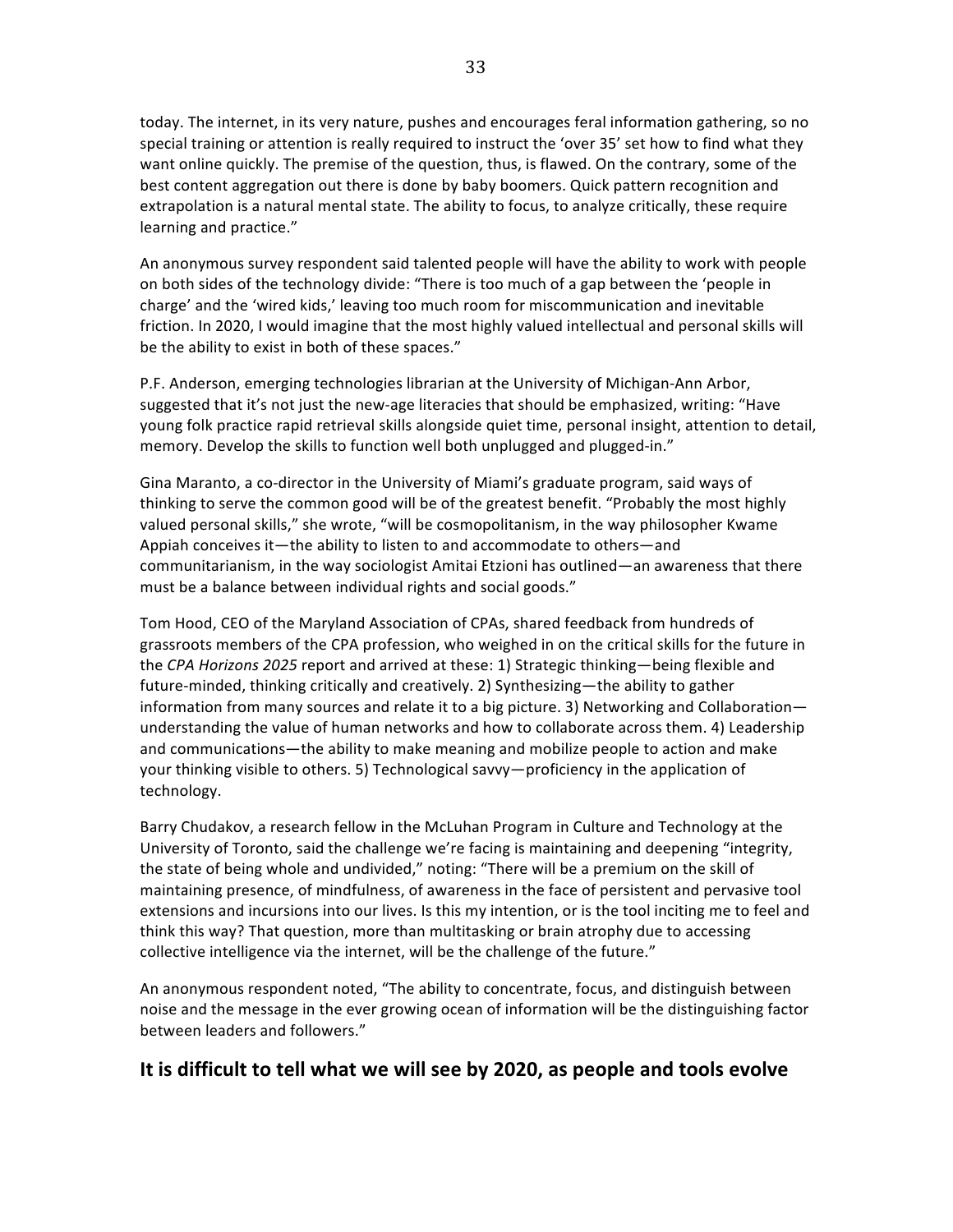Duane Degler, principal consultant at Design for Context, a designer of large-scale search facilities and interactive applications for clients such as the National Archives and Verisign, said we're already witnessing a difference in cognitive abilities and perceptions dependent upon the information/communication tools people are using, and not just among the under-35 set. "One thing these scenarios don't speak to," he noted, "is the degree to which the tools themselves are likely to recede further into the background, where they become a part of a fabric for how people carry out tasks and communicate. This is likely to be a result of both technology (pervasive computing, context-aware interactions) and a settling in of personal/social habits. As a result, the dominant social and information behaviors are likely to be influenced by other factors that we can't yet see, in the same way current social and information behaviors are now being influenced by capabilities that are predominantly five years (or at most ten years) old."

Pamela Rutledge, director of the Media Psychology Research Center at Fielding Graduate University, says this evolution is creating a new approach to thinking. "The new 'wiring' creates the ability to be fluid in adapting to change," she explained. "Experience with rapidly changing technologies, gaming environments, user interfaces, and environmental impact have established a new approach to thinking where 'how things are supposed to be' is a changing rather than fixed understanding. More importantly, the ability to act and interact, to synthesize and connect, can radically change an individual's sense of agency. There is a new assumption about participation. It is not just the expectation to participate that we talk about in convergence culture; it is the belief that each person can participate in a meaningful way. Beliefs of agency and competence fuel intrinsic motivation, resilience, and engagement."

New York-based technology and communications consultant Stowe Boyd noted, "Our society's concern with the supposed negative impacts of the internet will seem very old-fashioned in a decade, like Socrates bemoaning the downside of written language, or the 1950's fears about Elvis Presley's rock-and-roll gyrations. As the internet becomes a part of everything, like electricity has today, we will hardly notice it: it won't be 'technology' anymore, but just 'the world.'"

Richard Lowenberg, director and broadband planner for the  $1<sup>st</sup>$ -Mile Institute, said many complexities lie ahead. "Though young people may or may not be wired differently, there is too much hype associated with such evolutionary changes, and not enough attention paid to the dynamically complex issues that provide context for such generational changes. Major forces that affect how we are 'wired'—and how we evolve in hopefully healthy ways—include the implications of: family life; the health and demosophia [wisdom of the people] of societies; technological consumerism as driving influence; failing economic infrastructure and understandings which do not account for the necessary balance between competition and cooperation; and our largely misdirected educational systems, which do not foster lifelong learning and an ecology of mind. Without positive outcomes in these and more, we will be caught up in the tensions and disruptions of technology-mediated imbalances brought on by greater noise-to-signal among more than 7 billion people worldwide."

And an anonymous respondent shares a ray of hope: "Today's internet engineers and developers are about as brilliant as they come; it is my opinion that all these different kinds of brilliant minds will fuse the old-fashioned and new-fashioned ways of thinking into one extremely powerful and advanced future generation. I have faith in the ways that educators, innovators, engineers, developers, mentors, etc., will compensate."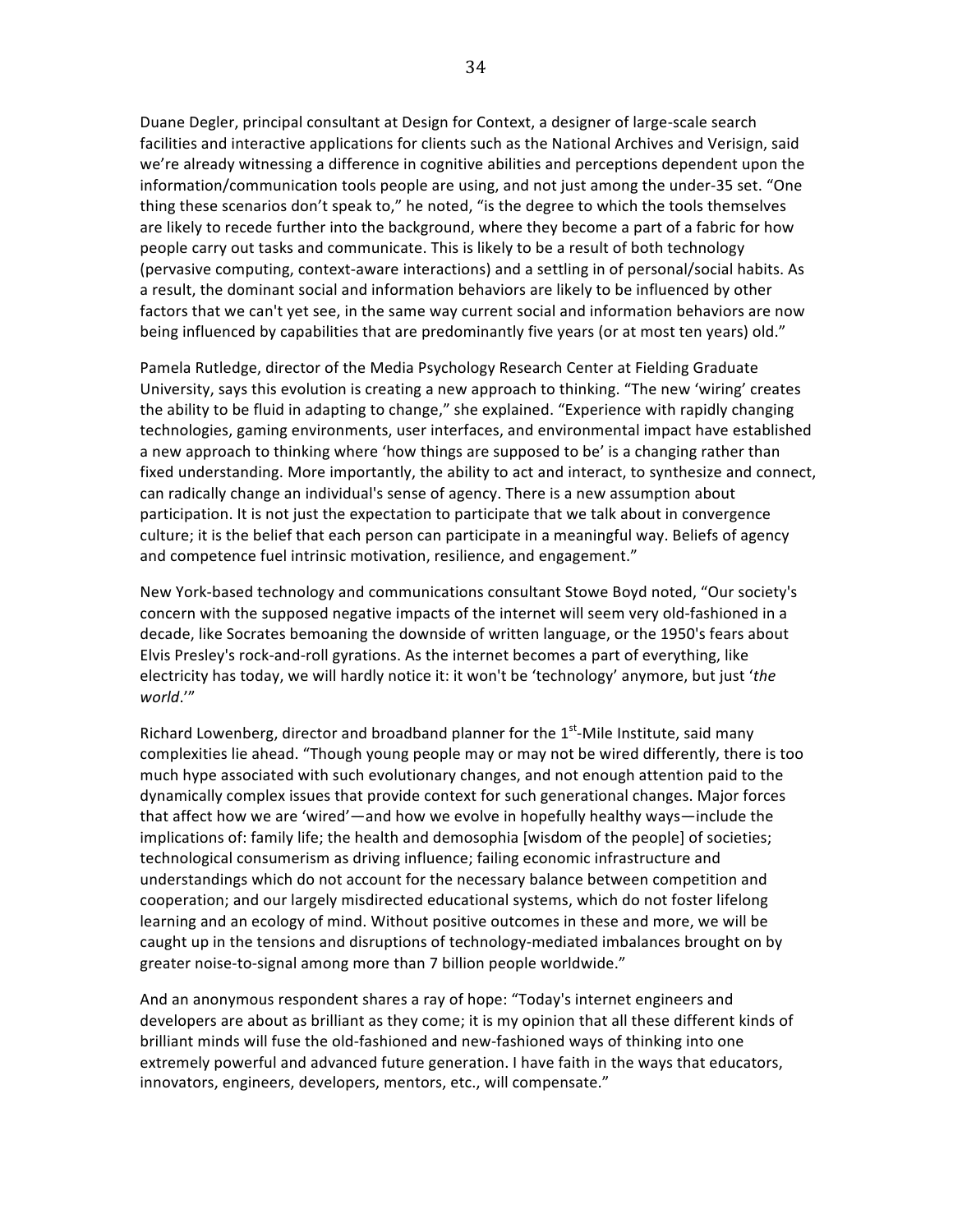### About the Pew Research Center's Internet & American Life Project

The Pew Research Center's Internet & American Life Project is one of seven projects that make up the Pew Research Center, a nonpartisan, nonprofit "fact tank" that provides information on the issues, attitudes and trends shaping America and the world. The Project produces reports exploring the impact of the Internet on families, communities, work and home, daily life, education, health care, and civic and political life. The Project aims to be an authoritative source on the evolution of the Internet through surveys that examine how Americans use the Internet and how their activities affect their lives.

The Pew Internet Project takes no positions on policy issues related to the Internet or other communications technologies. It does not endorse technologies, industry sectors, companies, nonprofit organizations, or individuals.

URL: http://www.pewinternet.org



## About the Imagining the Internet Center **at!Elon!University**

The Imagining the Internet Center's mission is to explore and provide insights into emerging network innovations, global development, dynamics, diffusion and governance. Its research

holds a mirror to humanity's use of communications technologies, informs policy development, exposes potential futures and provides a historic record. It works to illuminate issues in order to serve the greater good, making its work public, free and open. The center is a network of Elon University faculty, students, staff, alumni, advisers, and friends working to identify, explore and engage with the challenges and opportunities of evolving communications forms and issues. They investigate the tangible and potential pros and cons of new-media channels through active research. Among the spectrum of issues addressed are power, politics, privacy, property, augmented and virtual reality, control, and the rapid changes spurred by accelerating technology.

The Imagining the Internet Center sponsors work that brings people together to share their visions for the future of communications and the future of the world.

URL: http://www.imaginingtheInternet.org